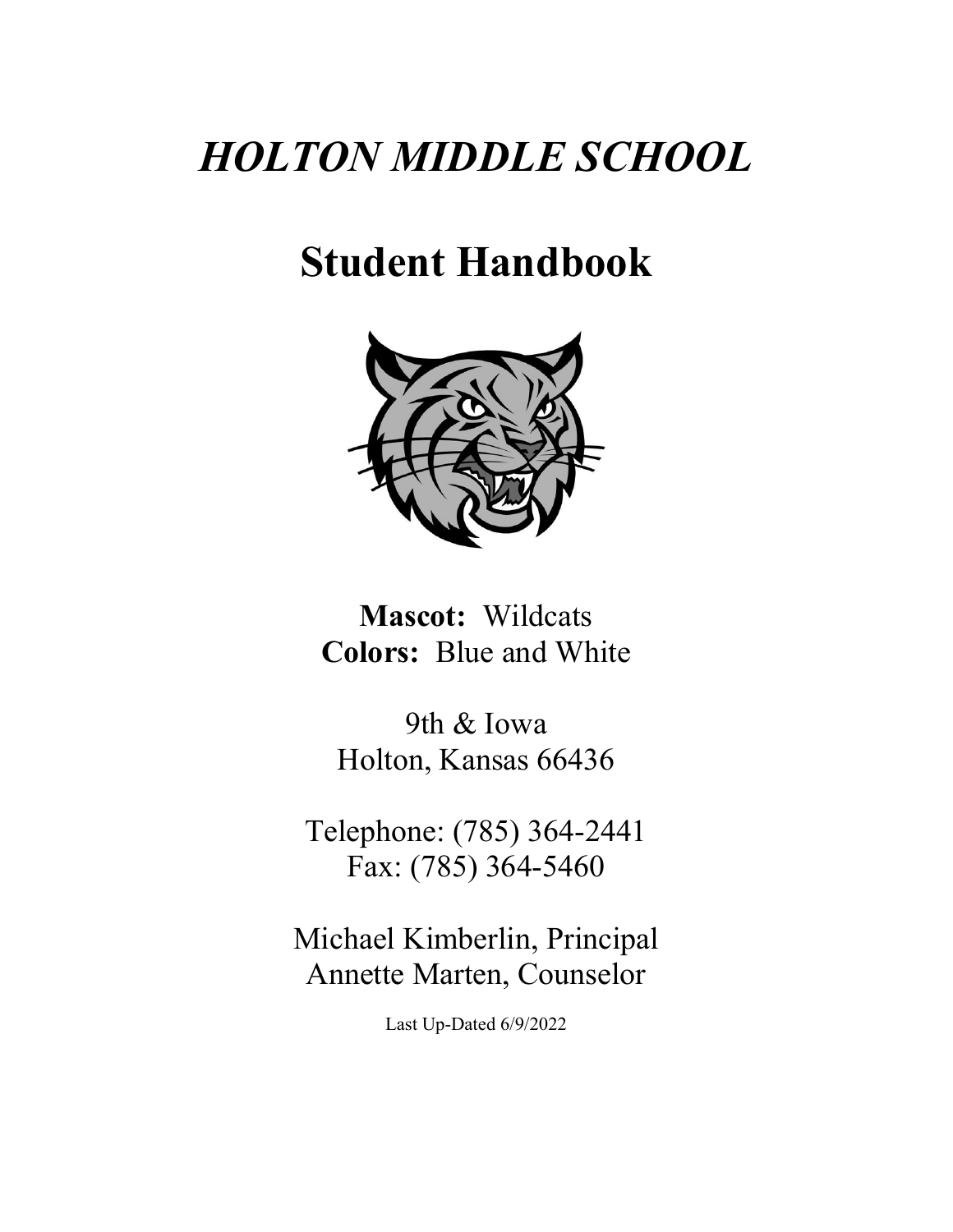#### **TABLE OF CONTENTS**

| .20 |
|-----|
|     |
| .20 |
|     |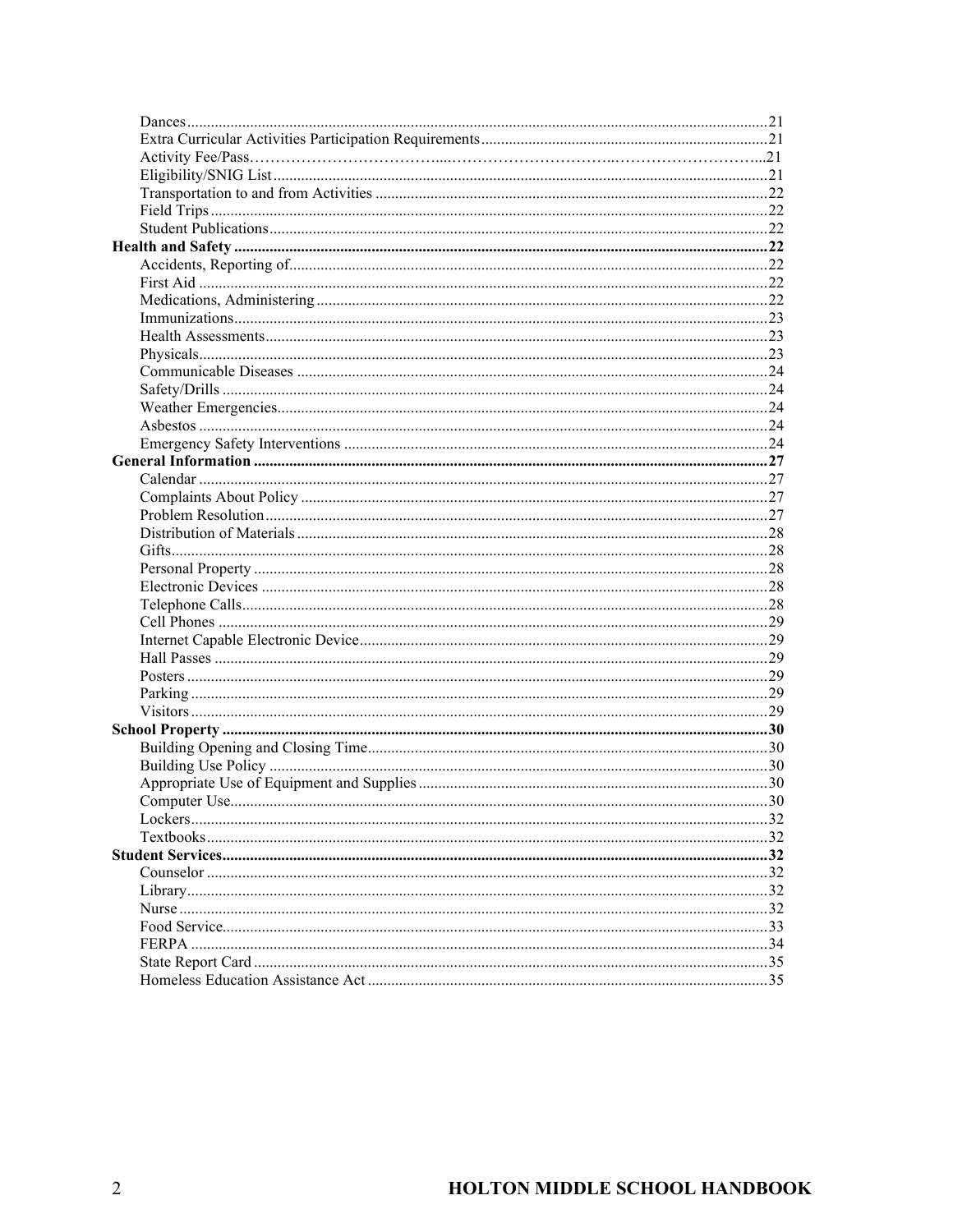# *Introduction*

The Holton Middle School Student Handbook lists the guidelines, policies and procedures parents and students must follow during their time in the Holton Middle School. It is essential that students and parents familiarize themselves with these policies and procedures, as they have been designed to ensure the safety, organization and quality education for which our district is known.

The Holton Middle School principal retains the right to issue discipline for acts not specifically stated in this handbook and to alter penalties as considered necessary. Also, the right is reserved by the building principal to amend and interpret all policies and provisions in this handbook, with Board of Education approval.

## *Nondiscrimination*

#### *(The following serves as the required annual notification to students regarding the board's policy on nondiscrimination.)*

Discrimination against any individual on the basis of race, color, national origin, sex, disability, age or religion in the admission or access to, or treatment or employment in the district's programs and activities is prohibited. Harassment of an individual on any of these grounds is also prohibited. USD #336 Holton does not discriminate on the basis of race, color, national origin, religion, sex, disability, or age in its programs and activities and provides equal access to the Boy Scouts and other designated youth groups. The Superintendent has been designated to coordinate compliance with non-discrimination requirements contained in Title VI of the Civil Rights Act of 1964, Title VII of the Civil Rights Act of 1964, Title IX of the Education Amendments of 1972, Section 504 of the Rehabilitation Act of 1973, and The Americans with Disabilities Act of 1990. Information concerning the provisions of these Acts, and the rights provided thereunder, are available from the compliance coordinator.

Any student complaint of discrimination shall be resolved under the district's discrimination complaint procedure.

## *Mission Statement*

#### **ALL STUDENTS CAN LEARN**

#### *Staff Names & Board of Education Members*

{Please see the school Calendar or HMS Website: http://www.holton.k12.ks.us/hms}

#### *Important Phone Numbers*

{Elementary School, 364-3251; Middle School, 364-2441; High School, 364-2181; USD 336 District Office, 364-3650; USD Special Education, 364-3463}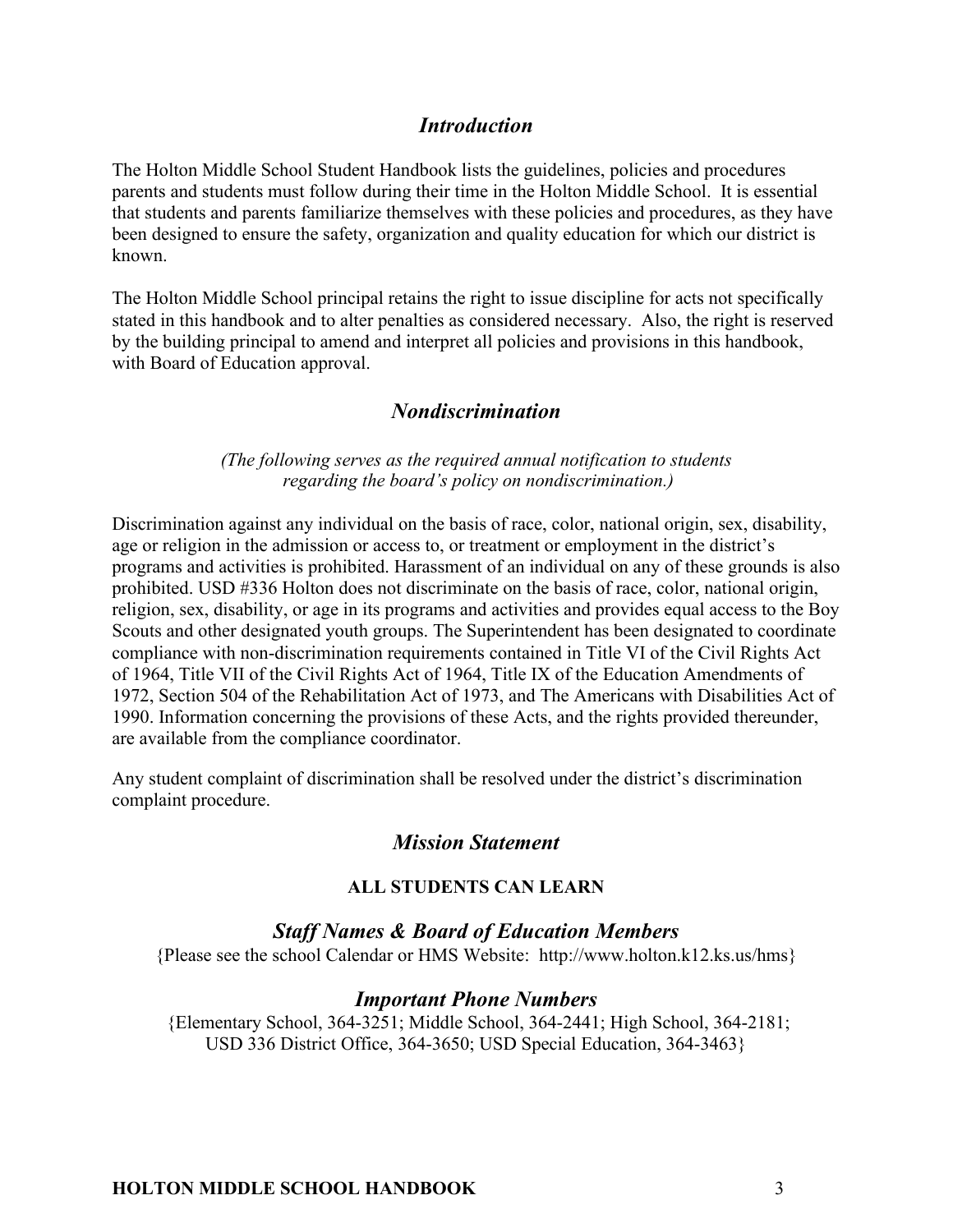# *- - - Enrollment/Withdrawal from School - - -*

All resident students shall be admitted to attend school in the district unless they have been expelled from any school district.

A resident student is any child who has attained the age of eligibility for school attendance and lives with a parent or a person acting as a parent who is a resident of the district.

All students enrolling in the district for the first time shall provide required proof of identity. Students enrolling in PreK through 12<sup>th</sup> grade shall provide a certified copy of their birth certificate or a certified copy of the court order placing the child in the custody of the Secretary of the Department for Children and Families.

If proper proof of identity is not provided by September 25 of the current school year or within 30 days of enrolling, the superintendent shall notify local law enforcement officials as required by law and shall not notify any person claiming custody of the child.

The enrollment documentation shall include a student's permanent record card with a student's legal name as it appears on the birth certificate, or as changed by a court order and the name, address, telephone number of the lawful custodian. The records shall also provide the identity of the student as evidenced by a birth certificate, copy of a court order placing the student in the custody of Kansas Social and Rehabilitation Services, a certified transcript of the student, a baptismal certificate or other documentation the board considers satisfactory.

Each year during enrollment, parents and students must fill out a pupil information form including the following information:

- name(s), phone number(s) and address of the student's parent(s)/guardian(s);
- name of individual(s) to contact in case of emergency;
- name of the student's physician; and
- description of any medical conditions of which the staff needs to be aware
- contact information.

This information is kept on file and made part of the student's record.

# *Address/Phone Number*

#### *Change*

Please notify the school secretary within seven days if any of the following change:

- numbers for home or parents' work:
- mailing or street address; or
- emergency contacts.

## *Nonresident Students*

The district is not required to admit non-resident students. A non-resident student who has been suspended or expelled from another district will not be admitted to the district unless approved by the board.

Nonresident students are those who do not meet the definition of a resident student. Nonresident students may be admitted only to the extent that staff, facilities, equipment, supplies and funding are available, and will be re-evaluated on a semester basis. Request for permission to attend must be made in writing to the superintendent each year and will be based on space available by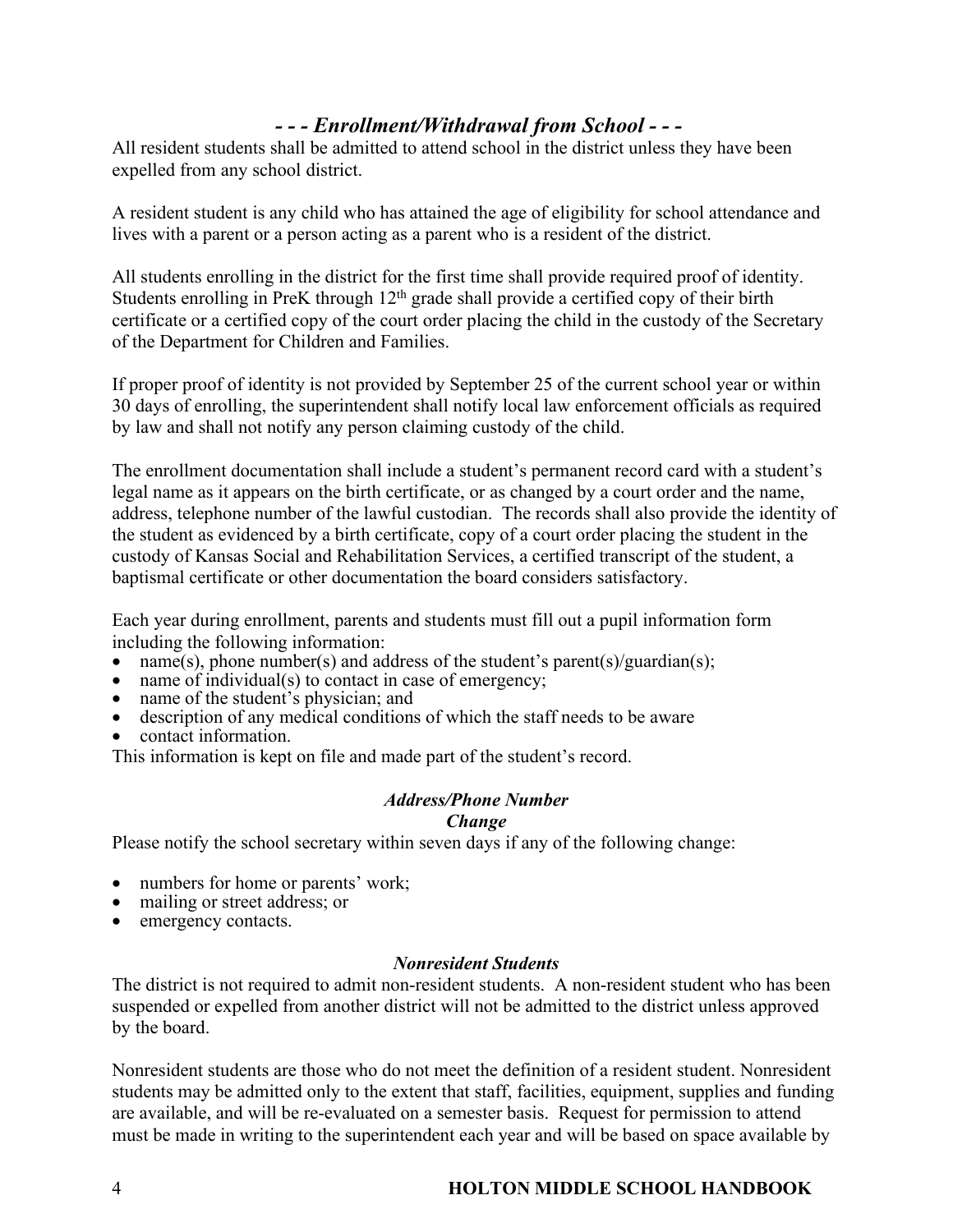grade level as well as the student's *past attendance record, academic performance, and behavior.*

The above criteria will also be considered in re-evaluation on a semester basis. Transportation to and from school is the responsibility of the nonresident student and his/her family.

#### **Assignment to School/Classes (JBC)**

Assignment to a particular grade level or particular classes shall be determined by the building principal based on the educational abilities of the student. If the parents disagree, the principal's decision may be appealed to the superintendent. If the parents are still dissatisfied with the assignment, they may appeal in writing to the board.

## **Transfers from Non-Accredited Schools**

Students transferring from non-accredited schools will be placed by the principal. Initial placement will be made by the principal after consultation with parents or guardians and guidance personnel. Final placement shall be made by the principal based on the student's documented past educational experiences and performance on tests administered to determine grade level placement.

## **Schedules**

Student schedules are determined by the staff of Holton Middle School. Schedules can be accessed thorough PowerSchool.

#### **Fees (JS)**

Students will be assessed fees for the following (when applicable):

- Technology fee of \$10;<br>• Art fee of \$10;
- 
- 
- 
- 
- 
- Membership dues to KAYS;<br>
 Textbook fees are \$45 per student.<br>
 Calculator (TI-30) \$17.00<br>
 Physical education uniform. The price will vary;<br>
 Meal costs: full lunch \$2.95 \$2.20, full breakfast \$1.90 \$1.20, reduced reduced breakfast \$.30.<br>• Milk \$.45 \$.35, Ala cart entrée \$1.75.
- 

#### **Withdrawal from School**

See "Compulsory Attendance," p. 7.

## **Records (JR \*\*See JRB)**

All student records shall be treated as confidential and primarily for local school use unless otherwise stipulated.

Under the provisions of the Family Educational Rights and Privacy Act (FERPA) parents of students and eligible students (those who are 18 or older) are afforded various rights with regard to educational records, which are kept and maintained by the school. In accordance with FERPA, you are required to be notified of those rights, which include:

The rights to review and inspect all of your educational records except those which are specifically exempted.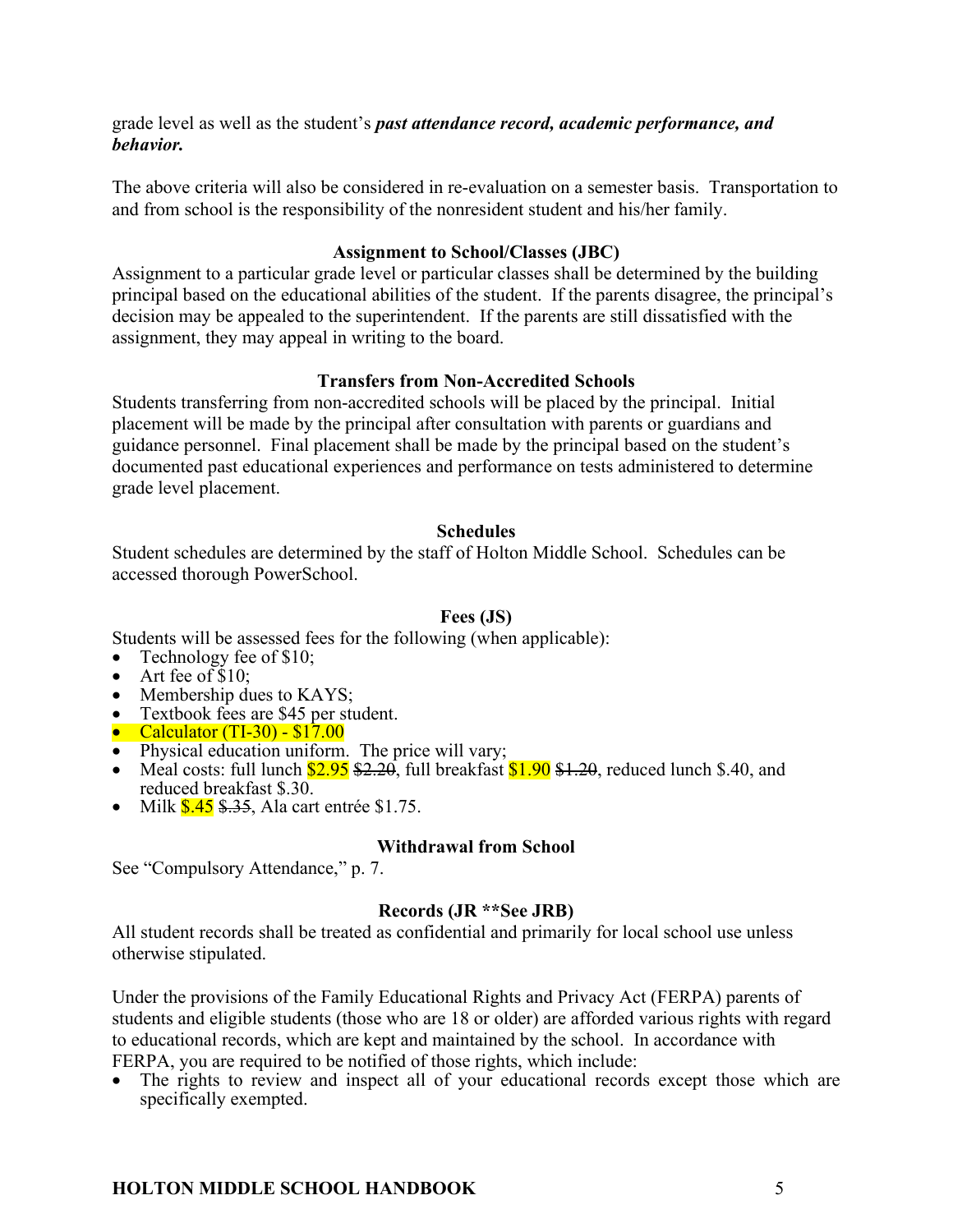- The right to prevent disclosure of personally identifiable information contained in your educational records to other persons with certain limited exceptions. Disclosure of information from your educational records to other persons will occur only if:
	-
	- we have your prior written consent for disclosure;<br>the information is considered directory information and you have not objected to the<br>release of such information; and
	-
- disclosure without consent is permitted by law.<br>• The right to request your educational records be amended if you believe the record is misleading, inaccurate, or otherwise in violation of your rights. This right includes the right to request a hearing at which you may present evidence to show why the record should be changed if your request for an amendment to your records is denied in the first instance.
- The right to file a complaint with the Family Policy and Regulations Office at the U.S. Department of Education if you believe USD 336 has failed to comply with FERPA's requirements. The address of this office is 400 Maryland Ave. SW, MES, Room 4074,
- Washington, D.C. 20202.<br>• The right to obtain a copy of USD 336 policies for complying with FERPA. A copy may be obtained from USD 336 district office.

# *- - - Academics - - -*

## **Testing Program (II)**

The district educational testing program shall consist of multiple assessments. These assessments shall include, as a minimum, individual teacher subject matter tests, district group achievement tests, and any state required tests.

## **Promotion and Retention (JFB, JFC, JFCA)**

**ACCOUNTABILITY POLICY:** Students must pass required courses with a 60% or above. Any grade below 60% will be recorded as a Fail (F) and the student must achieve a passing grade in all required courses before the student is promoted to the next grade level. Students who receive a failing grade for the either 1<sup>st</sup> or 2<sup>nd</sup> semester will be given an opportunity to increase their grade to passing during a session of Credit Recovery during June/July or repeat the failed class(s). Summer School.

The final decision to promote or retain a student shall rest with the principal after receiving information from parents/guardians, teachers and other appropriate school personnel.

## **Grading Scale**

Holton middle school uses a 4.0 grading system. Grading Scale: A = 90-100, B = 80-89, C = 70-79, D = 60-69, F = 59 & Below

## **Report Cards (JF)**

**Report Cards:** Formal reports cards will be mailed at the end of each semester. **Progress Reports:** Will be mailed/handed out during Parent Teacher Conferences at the end of each quarter.

Periodic reports either written, by telephone or individual conference with the parent(s) may be made to parents during the interim between formal reports being issued. Staff may contact parents of students who are failing to master the learning objectives or whose grades have shown a decrease since the last formal reporting period.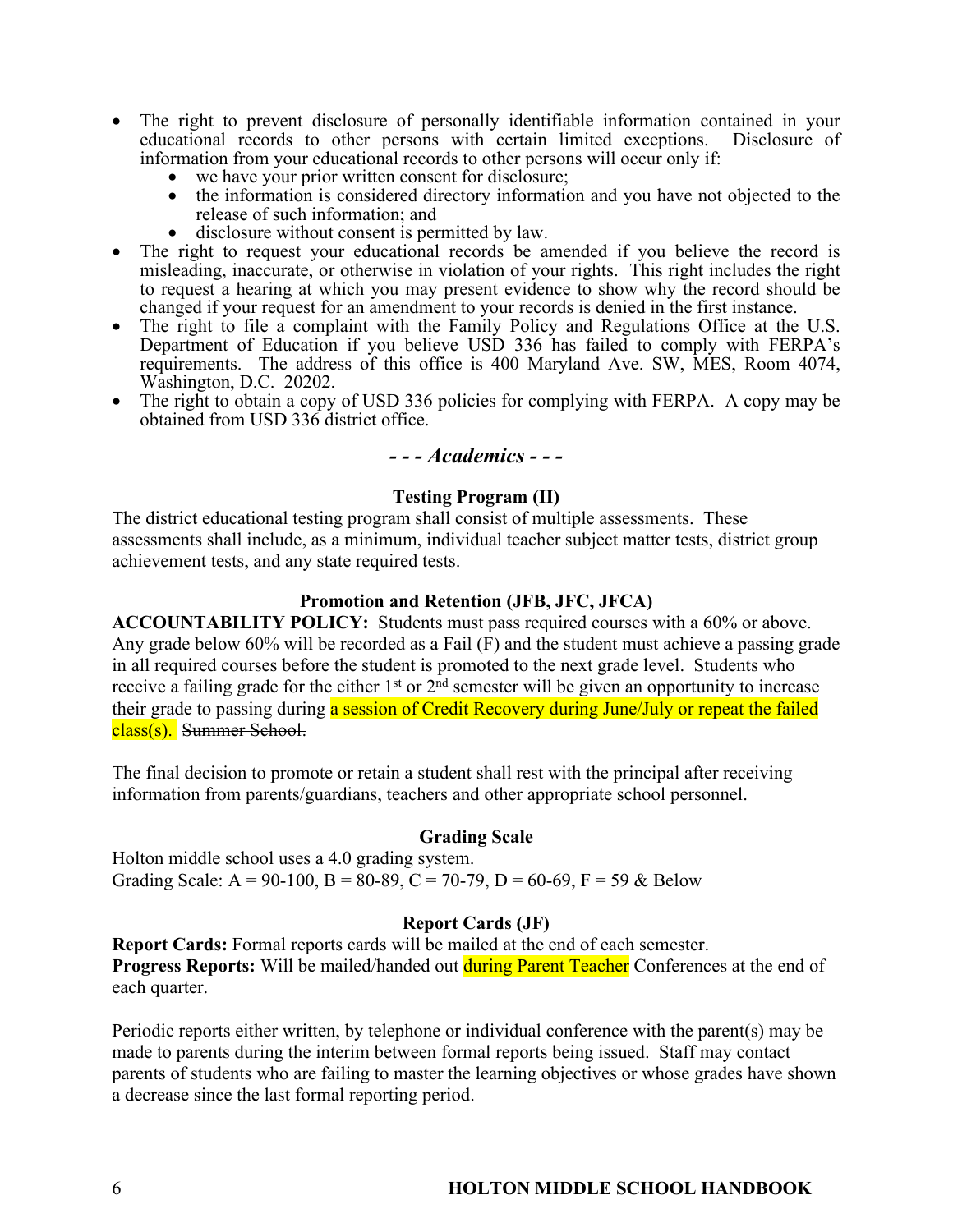#### **Parent/Student/Teacher Conferences (JFAB)**

Parents and students are encouraged to request a conference with teachers at any time convenient to all parties. See the school calendar for scheduled dates and time for Parent/Teacher conferences.

#### **Honor Roll**

Academic excellence is generally the result of abilities blended with hard work, and study. The Holton Middle School Honor Roll will be published after the completion of each semester. Requirements for the honor roll: Principal's Honor Roll (All A's) and Wildcat Honor Roll (All A's and B's, no C's can be earned).

## **Make-Up Work/Homework (IHB) (IHEA)**

It is the student's responsibility to obtain make-up assignments from teachers following an excused or unexcused absence. Students are expected to complete homework assignments on time. Students shall be given the number of days missed, plusone, to complete missed work for full credit.

#### **After School Power Hour**

Holton Middle School offers an after school academic assistance program to aid students in making up work, or in receiving additional support from teachers/staff. This hour of support is meant to be used working on school material and is subject to all school rules. Students who do not follow school rules can be disciplined according to school discipline policies. Students who receive 3 discipline referrals during a semester will be asked not to return to Power Hour for the rest of that semester.

#### **Academic Dishonesty**

Academic dishonesty– including, but not limited to cheating or plagiarism–is not acceptable. Cheating includes copying another student's work–such as homework, class work, or test answers–as one's own. Plagiarism is the use of another person's original ideas or writing without giving credit to the true author.

A student who engages in any form of academic dishonesty will be subject to one or more of the following: the loss of credit for the work in question, the possibility of reworking the plagiarized material for less credit, and/or as well other disciplinary measures.

#### **AIDS and Sexuality/Curriculum Inspection (IKCA)**

The human sexuality and AIDS curriculum is available for inspection from the building principal.

#### **Opt-Out (IKCA)**

A parent or guardian (or student eighteen years of age or older) may use the district opt-out provision to remove the student from some portion or all of human sexuality and AIDS classes included in the district's required curriculum. To receive information on the opt-out provision, contact the principal's office.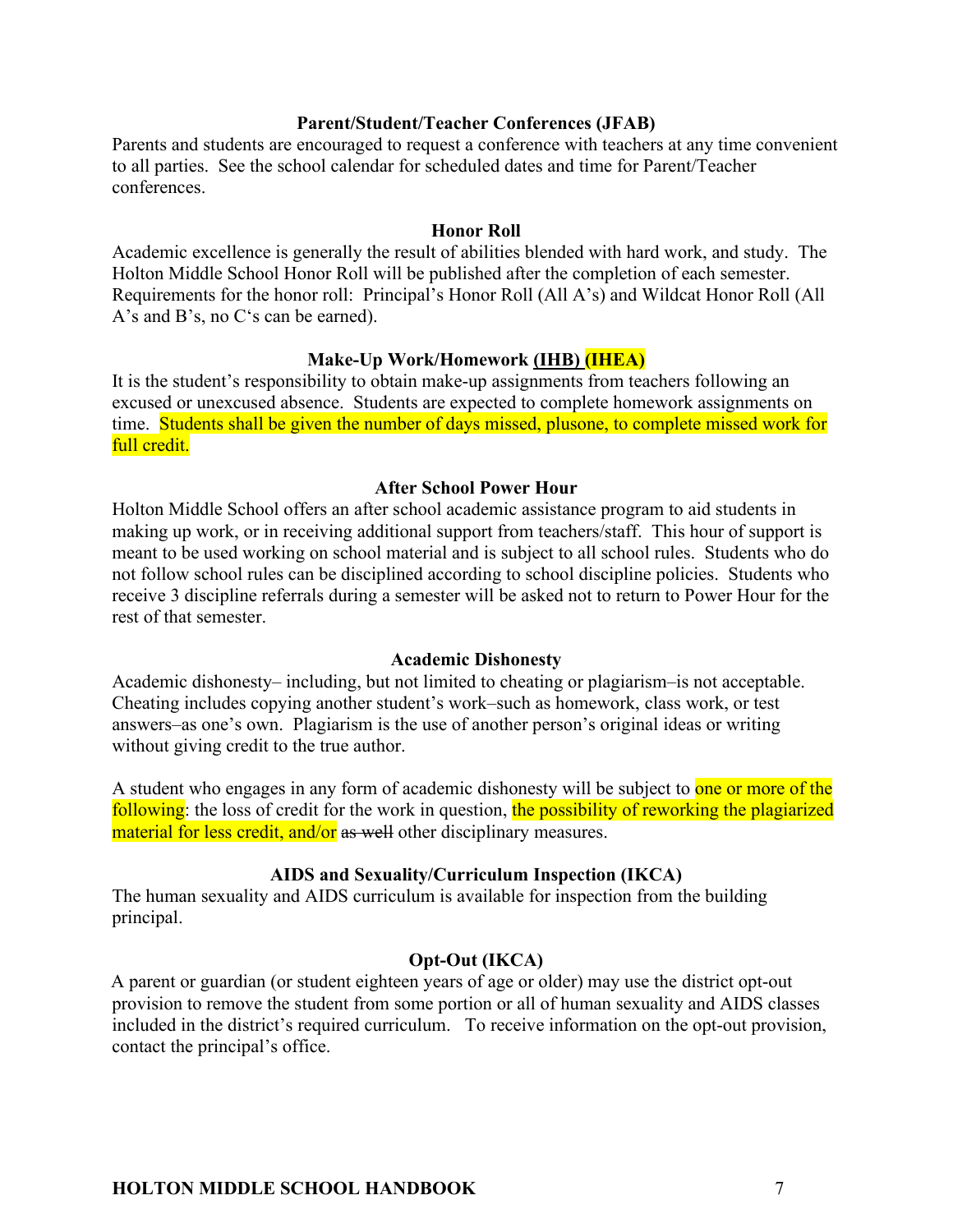## *- - - Attendance - - -*

#### **Compulsory Attendance Requirements**

Kansas law requires students to attend school until the age of 18. 16 and 17 year-olds may be exempt from the compulsory attendance requirement if:<br>
• they have attained a diploma or GED; or

- 
- they are enrolled in an approved alternative education program, recognized by the local board of education; or<br>• a court orders exemption; or<br>• the parent or person acting as parent consents in writing to their child being exempt from the
- 
- requirement and the child and parent attend a final counseling session conducted by the school to sign a disclaimer.

The law requires the disclaimer to include the following information:

- the academic skills the child has not yet achieved;
- the difference in future earning power between a high school graduate and a high school dropout; and
- a list of educational alternatives available to the child.

Students age 16 or 17 who are not exempt shall be reported as truant. See "Attendance/Truancy" below.

#### **Truancy /Attendance (JBD, JBE) Attendance (JBE)**

When a student is absent from school an attempt shall be made to contact the parent or guardian to determine the reason for the absence. The principal has been designated to determine the acceptability and validity of excuses presented by the parent(s) or the student.

- *Please contact the school by 8:15 a.m. for any absences. If no parent/guardian contact is received, school officials will attempt to make contact.*
- Excused/Unexcused Absences
	- o The definition of "Excused Absence" includes the following:
		- Personal illness;
		- Health-related treatment, examination, or recuperation;
		- Serious illness or death of a member of the family;
		- Obligatory religious observances;
		- Participation in a district-approved or school sponsored activity or course;
		- § Absences pre-arranged by parents and approved by the principal; and
		- § Students of active duty military personnel may have additional excused absences at the discretion of the principal for visitations relative to leave or deployment.
- All absences, which do not fit into one of the above categories, would be considered an "Unexcused Absence." A student serving a period of suspension or expulsion from the district shall not be considered inexcusably absent.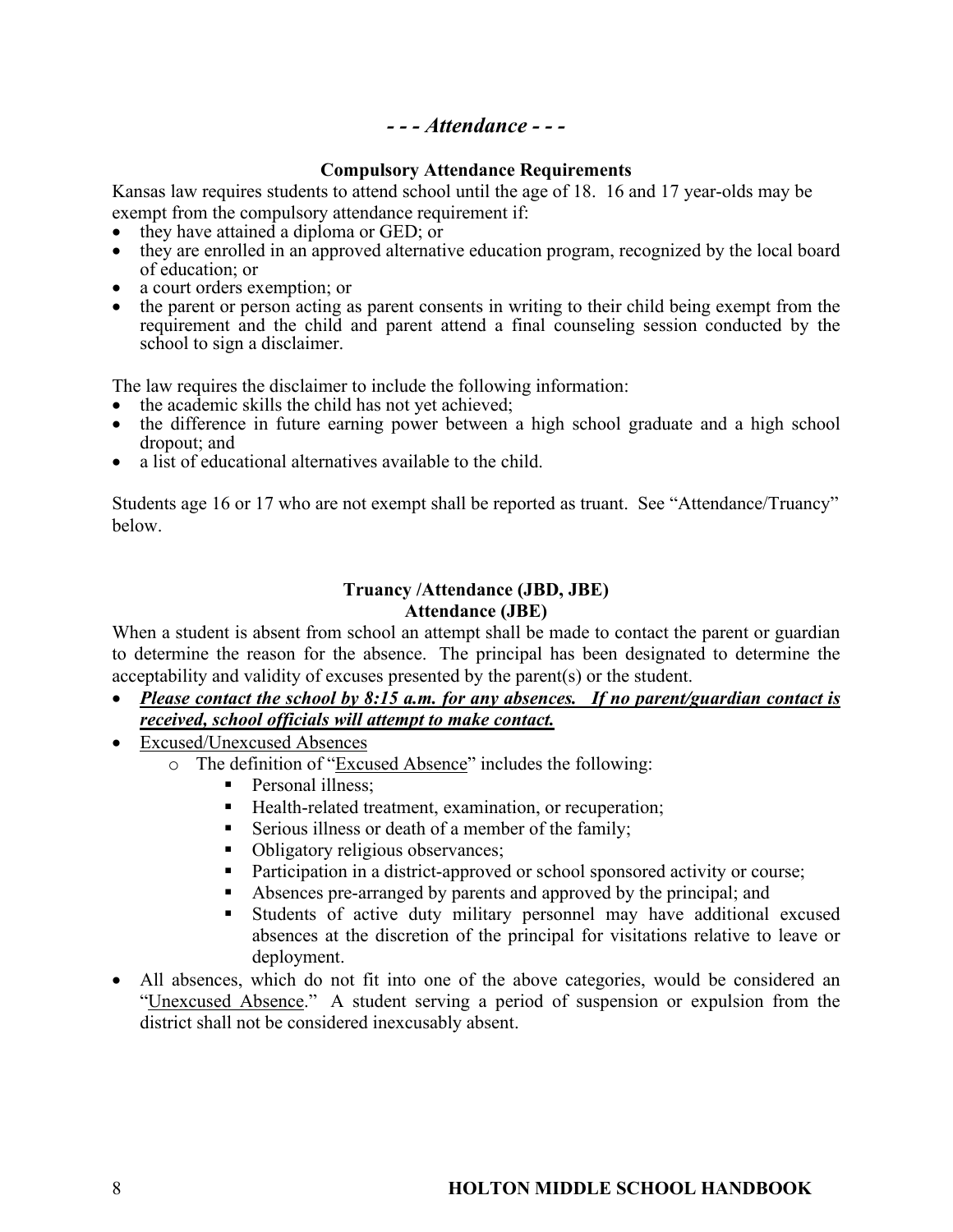## **Definition of Absences**

- Documented Excused Absence: Occurs when the school has documentation that the student visited a doctor, dentist, court, lawyer, or an approved job shadow. All funerals of the immediate family shall be counted as a Documented Excused Absence. Notes/documents may be faxed to the HHS Office at 364-5360.
- Parental Excused Absence: Occurs when the parent contacts the school to excuse their child for one of the above-mentioned reasons. **The student is allowed five Parental Excused Absences during a semester.**
- Unexcused Absence: Occurs when the absence doesn't meet the above BOE approved excused absences, when the student has exceeded the five Parental Excused Absences during the semester or when the school has not been contacted by parents/guardian.
- School Related Excused Absence: Occurs when the student misses a school day due to a school activity. Students need to make arrangements with all their teachers prior to attending a school event.

## **Consequences for Absences**

- See Truancy: (Listed Below)
- Consequences for Unexcused Absences: Class assignments and tests given during an Unexcused Absence can result in reduced or no credit. Students with an Unexcused Absence other than school-approved activities should not expect to participate in or attend any school activities, which occur on that day or evening or on a Saturday following the unexcused day.
- Attendance and Extracurricular Activities: Any student that is absent after 12:00 p.m., due to illness or for any "Unexcused" reason shall NOT be eligible to attend and/or participate in any extra-curricular activity scheduled during that particular day. Participation in activities on days any student is absent for "Documented Excused Absences" shall be at the discretion of the principal.
- Elementary Tardy Policy: Any student arriving from 8:05 8:30 am will be counted tardy. A student arriving after 8:30 am and before 11:30 am will be counted absent for  $\frac{1}{2}$  day. A student leaving before 2:40 will be counted absent for 1/2 day and if after 2:40 pm will be counted tardy.
- Significant Part of a School Day An absence of two or more hours (120 minutes) in any school day shall be considered an absence for a significant part of the school day.
- Make-Up Work It is the student's responsibility to obtain make-up assignments (see Homework section of the handbook).

#### **Truancy (JBD)**

Unless reporting would violate the terms of any memorandum of understanding between the district and the authority to which reports would be made. The building principal shall report students who are inexcusably absent from school to the appropriate authority.

Truancy is defined as any three (3) consecutive unexcused absences, any five (5) unexcused absences in a semester, or seven (7) unexcused absences in a school year, whichever comes first. School year means the period from July 1 to June 30. Students who are absent without a valid excuse for a significant part of any school day shall be considered truant.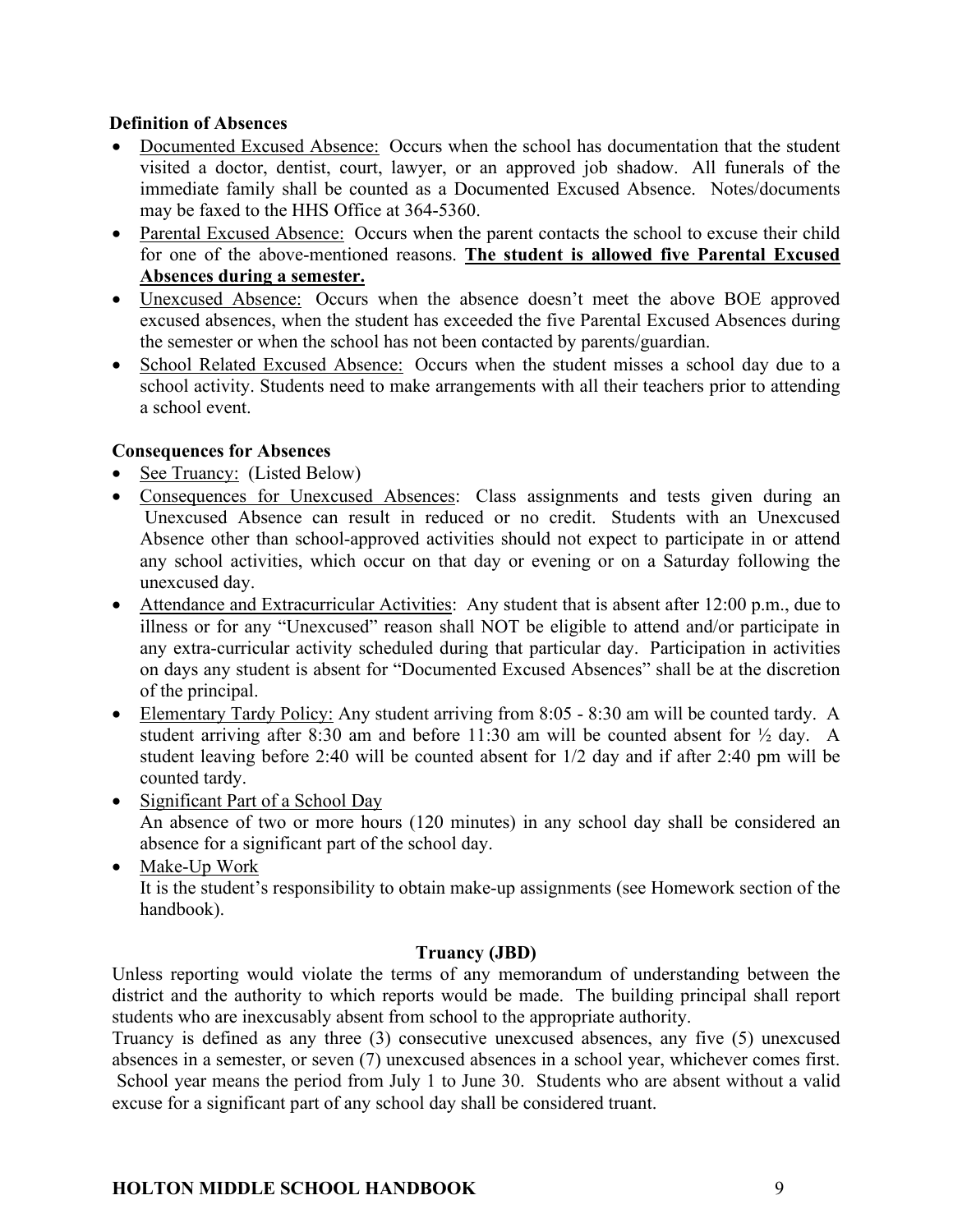Prior to reporting to either the Department for Children and Families (if the student is under 13) or the county or district attorney (if the student is 13 or more years of age but less than 18 years of age), a letter shall be sent to the student's parent(s) or guardian notifying them that the student's failure to attend school without a valid excuse shall result in the student being reported truant.

## Waiver of Compulsory Attendance Requirements

Students 16 or 17 years of age may be exempt from compulsory attendance regulations if the parent(s) or person acting as parent attend(s) the counseling session required by law and signs the appropriate consent and waiver form; if the student earns a GED; or if the student is exempt from compulsory attendance requirements pursuant to a court order.

## Involvement of Law Enforcement

Law enforcement officers may return truant children to the school where the child is enrolled, to the child's parent or guardian, or to another location designated by the board to address truancy issues.

## Reporting to Parents

If a truant child is returned to school by a law enforcement official, the principal shall notify the parent or guardian.

## **Sign In/Sign Out**

Students must sign out in the office before leaving school premises during the school day. Students must sign in when arriving at school after an absence.

#### **Release of Student During School (JBH)**

Students shall not be released during the school day except upon a written or verbal request from the student's parent or person acting as a parent. Before releasing a student during the school day, the building principal shall verify the identity of the person seeking release of the student. If the principal is not satisfied with the identification provided by the person seeking release of a student, the student's release may be refused.

Students shall not be allowed to run personal errands for school employees off school premises during the school day.

# *- - - Student Conduct/Discipline - - -*

## **Behavior/Conduct (JCDA)**

Students may be disciplined for any of the following reasons:

- willful violation of any published, adopted student conduct regulation;
- conduct which substantially disrupts, impedes, or interferes with school operation;
- conduct which endangers the safety or substantially impinges on or invades the rights of others;
- conduct which constitutes the commission of a felony;
- conduct which constitutes the commission of a misdemeanor;
- disobedience of an order of a school authority if the disobedience results in disorder, disruption or interference with school operation; and
- possession of a weapon at school, on school property or at a school-sponsored event.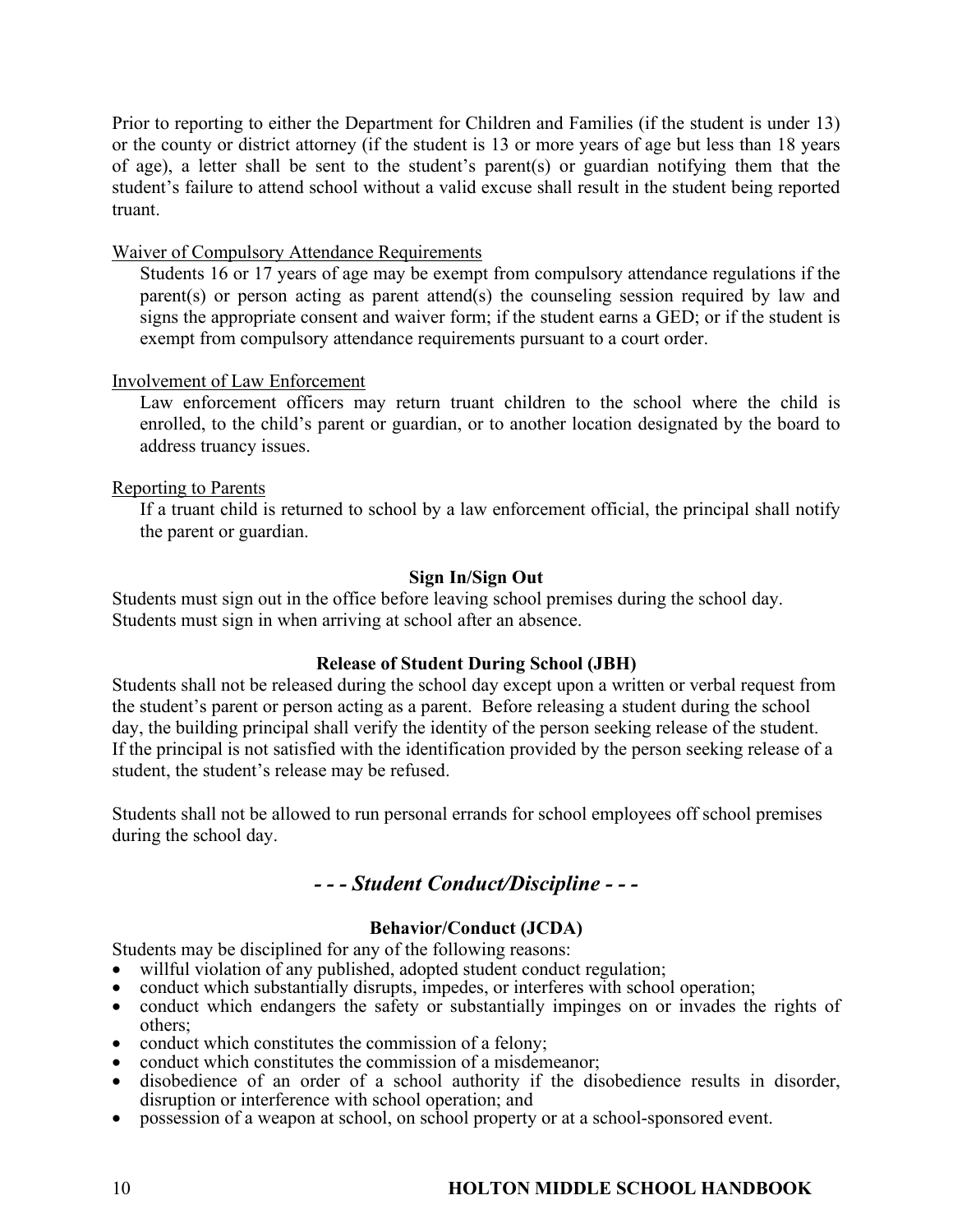Violation of any provision of the behavior code may result in disciplinary action up to and including suspension and/or expulsion. See "Suspension/Expulsion."

The district shall cooperate with law enforcement in security matters and shall, as required by law, report criminal acts committed at school, on school property or at school-sponsored activities.

## **Weapons (JCDBB)**

A student shall not knowingly possess, handle or transmit any object that can reasonably be considered a weapon at school, on school property or at a school-sponsored event. This shall include any weapon, any item being used as a weapon or destructive device, or any facsimile of a weapon.

## Possession of a Firearm

Possession of a firearm shall result in expulsion from school for a period of one year (186 school days), except the superintendent may recommend this expulsion requirement be modified on a case-by-case basis (see "Expulsion," p. 14 and "Probationary Status," p. 15). Expulsion hearings shall be conducted by the superintendent or other certificated employees or committee of certificated employees of the school in which the pupil is enrolled or a hearing officer appointed by the board.

Students violating this policy shall be referred to the appropriate law enforcement agency(ies) and, if a juvenile, to SRS.

## Definition of Firearms and Destructive Devices

As defined in district policy, the term "firearm" means any weapon which will, or is designed to, or may readily be converted, to expel a projectile by the action of an explosive, the frame or receiver of any such weapon, or any firearm muffler or silencer, or any destructive device. The term "destructive device" means any explosive, incendiary or poison gas, bomb, grenade, rocket having a propellant charge of more than four ounces, missile having an explosive or incendiary charge of more than one-quarter ounce, mine, or other device similar to any of these devices.

#### **Vandalism (EBCA)**

The board shall seek restitution according to law for loss and damage sustained by the district. When a juvenile is involved in vandalism to district property, the superintendent or principal shall contact the parents and explain their legal responsibility. The parents shall be notified in writing of the dollar amount of loss or damage.

Restitution payments shall be made by juveniles or their parents to the office, and accounts shall be kept. Persons of legal age shall be held responsible for their own payments. If necessary, provisions may be made for installment payments. Accounts not paid in full within the specified time may be processed for legal action.

#### **Bullying**

Is any intentional gesture or intentional written, verbal, or physical act or threat that is sufficiently severe, persistent, or pervasive that creates an intimidating, threatening or abusive educational environment for a student or staff member. Bullying or intimidation of any kind will not be allowed.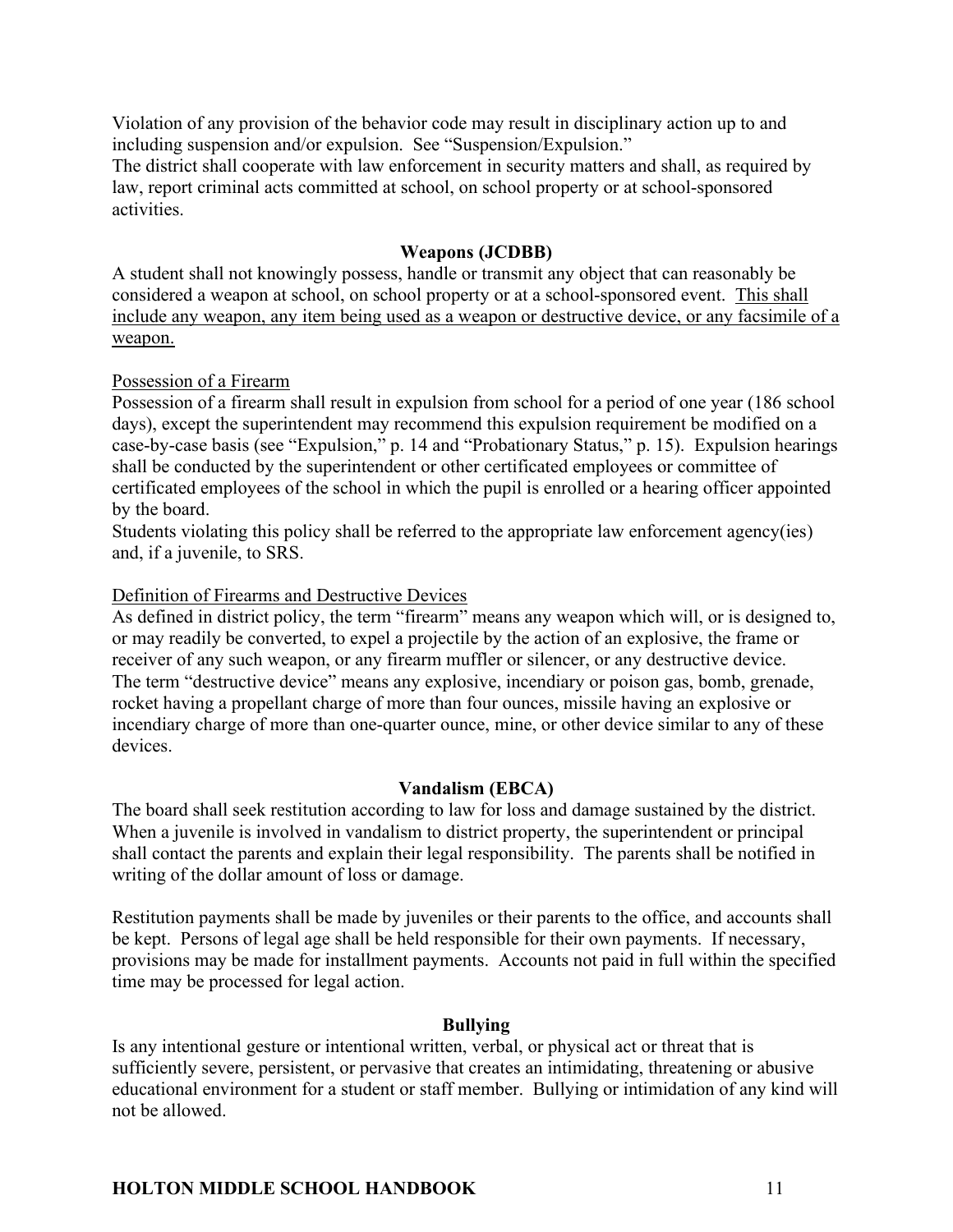**Bullying** may include, but is not limited to:

- Negative actions that can be carried out with words that threaten, taunt, tease or calling others names.
- Negative actions: when someone hits, kicks, pushes, pinches, or restrains another by physical contact.
- It is possible to carry out negative actions without using words or making physical contact.
- Cyber bullying by use of e-mail, cell phone or pager text messages, instant messaging, defamatory personal web sites, and online personal polling websites to deliberately, repeatedly harm others.

When acts of sexual harassment, bullying or other violations of district policy are substantiated, appropriate action shall be taken against the individual.

Any student who believes he or she has been subjected to sexual harassment or bullying should discuss the alleged harassment with the principal, guidance counselor, or another certified staff member. If the matter is not resolved to the satisfaction of the student in this meeting, the student may initiate a complaint under the district's discrimination complaint procedure.

## **Sexual Harassment (JGEC)**

Sexual harassment shall not be tolerated in the school district. Sexual harassment of employees or students of the district by board members, administrators, certificated and support personnel, students, vendors, and any others having business or other contact with the school district is strictly prohibited.

It shall be a violation of district policy for any employee to sexually harass a student, for a student to sexually harass another student, or for any employee to discourage a student from filing a complaint, or to fail to investigate or refer for investigation, any complaint lodged under the provisions of district policy.

Sexual harassment is unwelcome sexual advances, requests for sexual favors and other inappropriate oral, written or physical conduct of a sexual nature when made by a member of the school staff to a student or when made by any student to another student when:

- submission to such conduct is made, explicitly or implicitly, a term or condition of the individual's education;
- submission to or rejection of such conduct by an individual is used as the basis for academic decisions affecting that individual; or
- such conduct has the purpose or effect of interfering with an individual's academic or professional performance or creating an intimidating, hostile or offensive academic environment.

Sexual harassment may include, but is not limited to:

- verbal harassment or abuse;
- pressure for sexual activity;
- repeated remarks to a person, with sexual or demeaning implication;
- unwelcome touching; or suggesting or demanding sexual involvement accompanied by implied or explicit threats concerning a student's grades, participation in extra-curricular activities, etc.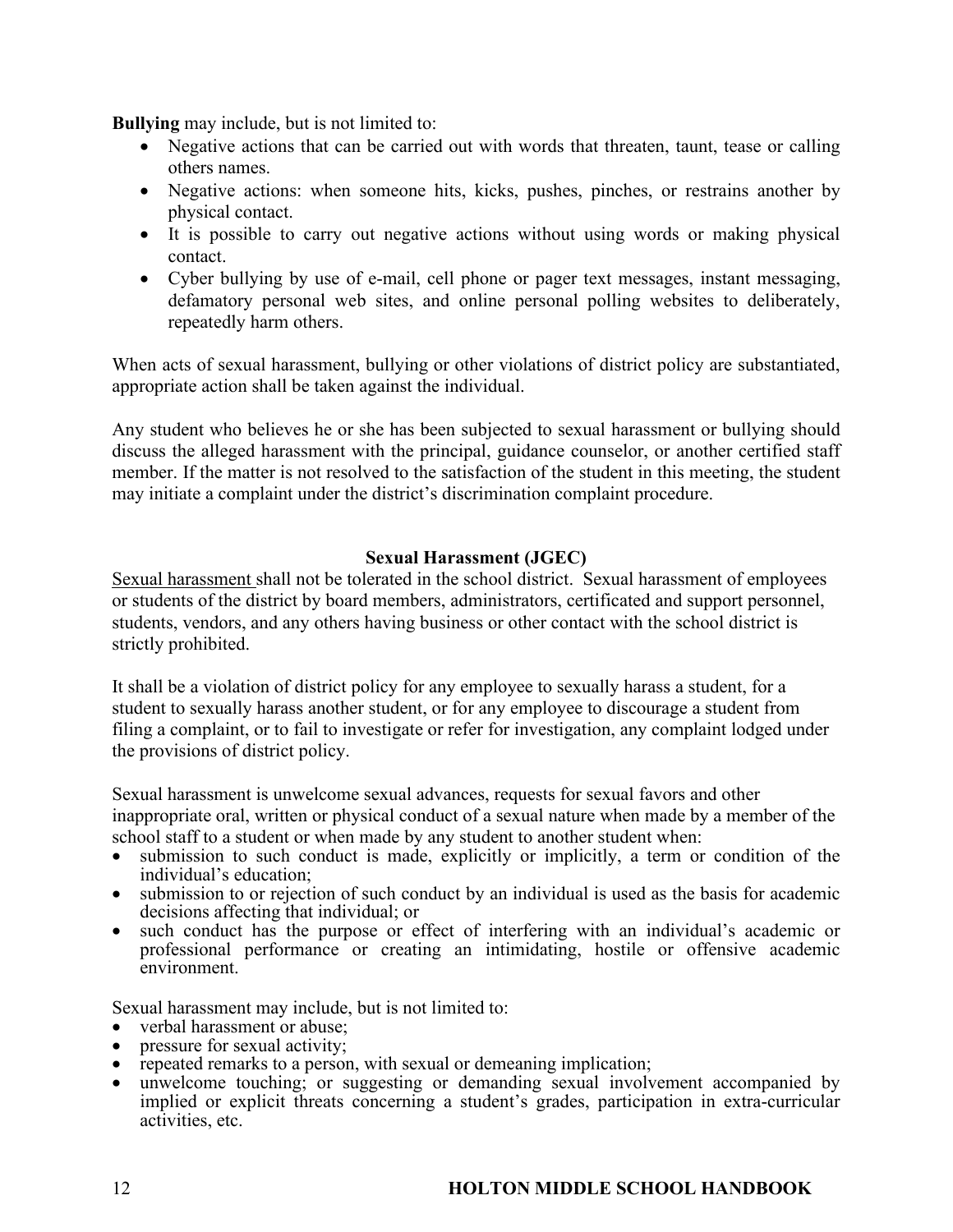Specific examples of sexual harassment include:

- making sexual comments or jokes;
- looking or gesturing in a sexual manner;
- touching, grabbing, pinching in a sexual way;
- brushing up against;
- flashing or mooning;
- spreading sexual rumors about an individual;
- pulling clothing in a sexual manner;
- showing or giving sexual pictures, messages or notes;
- blocking passage in a sexual way;
- writing sexual messages or graffiti on walls, locker rooms, etc.;
- forcing a kiss on someone;
- calling someone gay or lesbian;
- forcing someone to do something sexual other than kissing;
- spying while someone is showering or dressing.

When acts of sexual harassment or other violations of district policy are substantiated, appropriate action shall be taken against the individual.

Any student who believes he or she has been subjected to sexual harassment should discuss the alleged harassment with the principal, guidance counselor, or another certified staff member. If the matter is not resolved to the satisfaction of the student in this meeting, the student may initiate a complaint under the district's discrimination complaint procedure.

The filing of a complaint or otherwise reporting sexual harassment shall not reflect upon the individual's status or grades. Confidentiality shall be maintained throughout the complaint procedure.

#### **Dress Code (JCDB)**

Neatness and decency are emphasized as guidelines for the dress code. The principal shall make the final determination regarding the appropriateness of a student's appearance. Students who are inappropriately dressed will be required to change their clothing.

**DRESS CODE:** The board-approved dress code for school days and school activities is as follows:

- $\Rightarrow$  Appearance must be neat and clean.
- $\Rightarrow$  Wearing apparel that is excessively short, excessively tight, or excessively low-cut may not be worn.
- $\Rightarrow$  Shorts may be worn. Short shorts, biking shorts, and cutoff shorts are not in good taste.
- $\Rightarrow$  Skirts are permitted.
- $\Rightarrow$  Shirts and tops need to be in good taste. Tops with excessively large armholes will not be allowed and tops must cover the entire stomach.
- $\Rightarrow$  Spaghetti straps are not acceptable in school or on campus.
- $\Rightarrow$  "Sagging" pants are not acceptable in school or on campus.
- $\Rightarrow$  Writing or pictures on clothing shall not display or promote alcoholic beverages, illegal drugs, suggestive or obscene language or violent acts.
- $\Rightarrow$  Decency and good taste are required.
- $\Rightarrow$  Hats shall not be worn in the building.
- $\Rightarrow$  Heely's /Roller shoes may not be worn.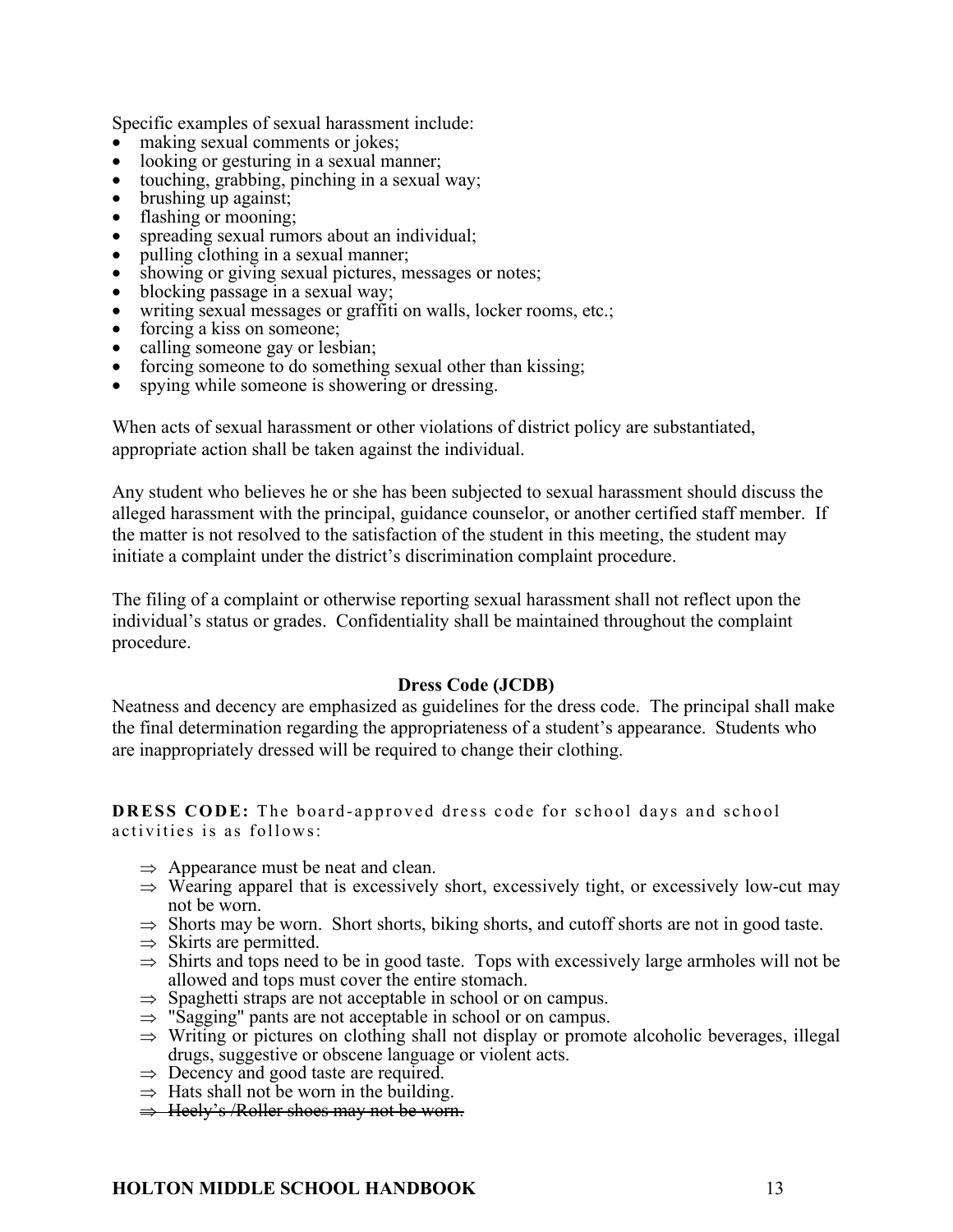• Any student involved in extra or co-curricular activity in which the student represents the district, shall dress in accordance with the sponsor's requirements, subject to approval by the administration.

## **Drug Free Schools and Communities Act (JDDA)**

*(The following may serve as the required annual notification to students and parents regarding the board policy on drug free schools.)*

The unlawful possession, use, sale or distribution of illicit drugs and alcohol by students on school premises or as a part of any school activity is prohibited. This policy is required by the 1989 amendments to the *Drug Free Schools and Communities Act*, P.L. 102-226, 103 St. 1928. As a condition of continued enrollment in the district, students shall abide by the terms of this policy. Students shall not unlawfully manufacture, sell, distribute, dispense, possess or use illicit drugs, controlled substances or alcoholic beverages on school district property, or at any school activity. Any student violating the terms of this policy will be reported to the appropriate law enforcement officials, and will be subject to the following sanctions:

## First Offense

A first time violator shall be subject to one or more of the following sanctions:

- A punishment up to and including short-term suspension.
- Suspension from all student activities for a period of not less than two weeks.
- An evaluation from an acceptable drug and alcohol program. (Name(s) of acceptable programs are on file with the board clerk.)

#### Second Offense

A second time violator shall be subject to the following sanctions:

- 
- A punishment up to and including long-term suspension.<br>Suspension from all student activities for a period of not less than one month.
- A student placed on long-term suspension under this policy may be readmitted on a probationary status if the student agrees to complete a drug and alcohol rehabilitation program. (Name(s) of acceptable programs are on file with the school office.)

#### Third and Subsequent Offenses

A student who violates the terms of this policy for the third time, and any subsequent violations, shall be subject to the following sanctions:

- A punishment up to and including expulsion from school.
- Suspension from participation and attendance at all school activities for the year.
- A student who is expelled from school under the terms of this policy may be readmitted during the term of the expulsion only if the student maintains regular attendance at an approved drug and alcohol education and rehabilitation program. (Name(s) of acceptable programs are on file with the school office.)

Students who are suspended or expelled under the terms of this policy shall be afforded the due process rights contained in board policies. Nothing in this policy is intended to diminish the ability of the district to take other disciplinary action against the student in accordance with other policies governing student discipline. In the event a student agrees to enter into and complete a drug education or rehabilitation program, the cost of such program will be borne by the student and his or her parents.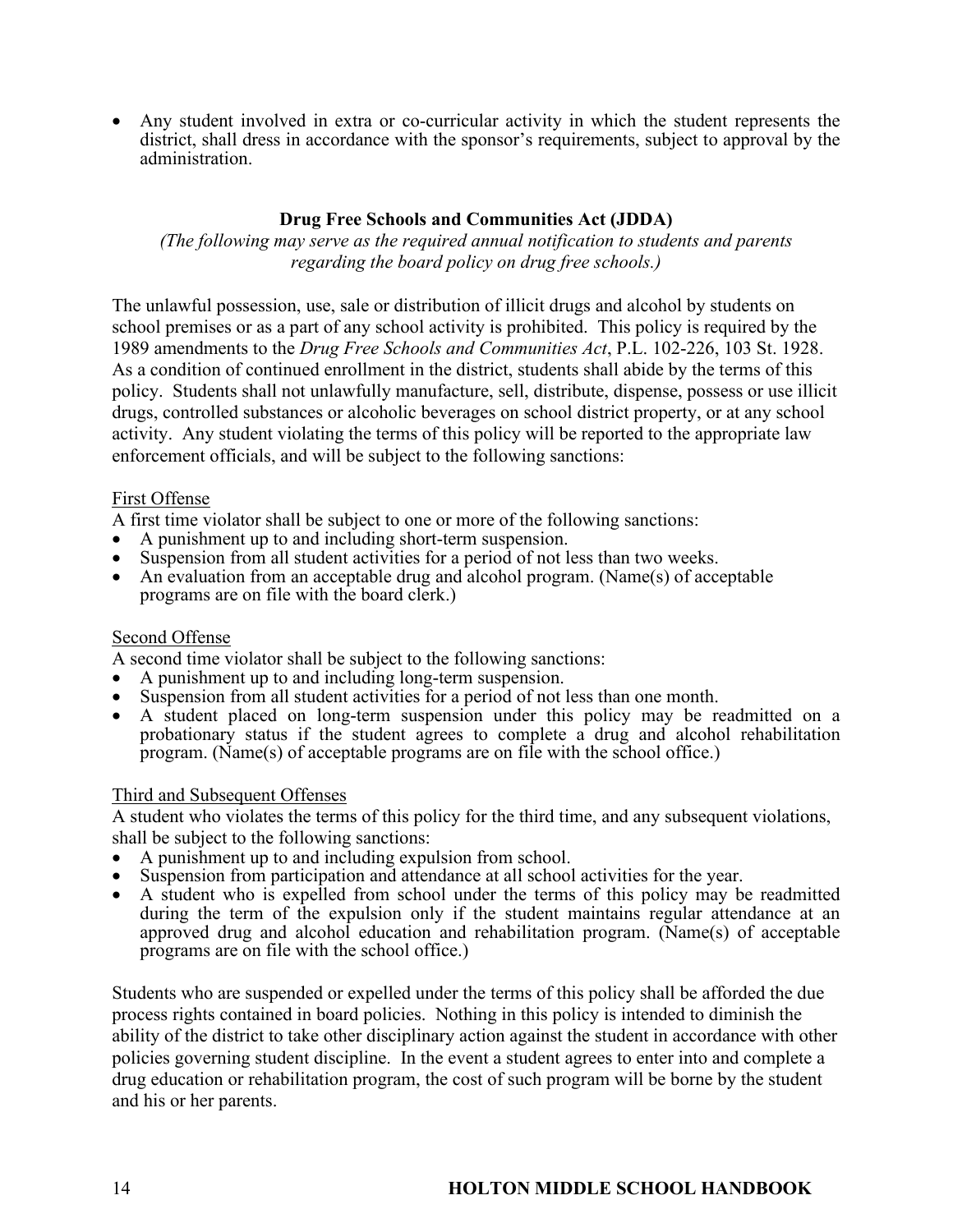A list of available programs along with names and addresses of contact persons for the program is on file with the board clerk. Parents or students should contact the directors of the programs to determine the cost and length of the program.

Compliance with this policy is mandatory.

See "Suspension/Expulsion," p. 14.

#### **Tobacco (JCDAA)**

Possession and/or use of any tobacco product by students is prohibited in any attendance center, in any school-owned vehicle, at school-sponsored events or on the school grounds. In addition to action taken in the discipline plan the local police will be called and a ticket issued.

#### **Bus Transportation**

Buses arrive in front of the middle school. Buses depart from the circle drive west of the high school and from in front of the middle school. Care should be exercised when going to and from the buses, especially when crossing the street. Good conduct is expected while waiting for the buses and while riding. (See Bus Behavior Guidelines)

## **Bus Behavior Guidelines General Information**

Bus drivers, students, parents, teachers, and school administrators share the responsibility for bus safety, following all bus rules, and behaving in a responsible manner. Riding the school bus is a privilege. If you behave appropriately, you will be allowed to ride the bus.

#### **Ride the bus safely.**

- Stay seated (seat to seat, back to back, with seat belt fastened);
- Keep aisles free of backpacks, instruments;
- At stops, remain at designated area until bus comes to complete stop;
- DO NOT distract the driver;
- DO NOT put any part of my body outside the window;
- DO NOT push or shove others; and
- DO NOT leave seat while bus is in motion.

#### **Follow all bus rules and be responsible.**

- Keep hands and feet to myself;
- No eating on the bus;
- Respect bus property;
- Sit in assigned seats;
- DO NOT possess weapons or facsimiles of a weapon;
- DO NOT possess driver distractors including laser pens;
- DO NOT possess alcohol, tobacco, or illegal drugs; and
- DO NOT tamper with emergency door or equipment.

#### **Treat the bus, the driver, and all passengers with respect.**

- Obey directions from the bus driver;
- Talk level 0-2 and act kindly to others;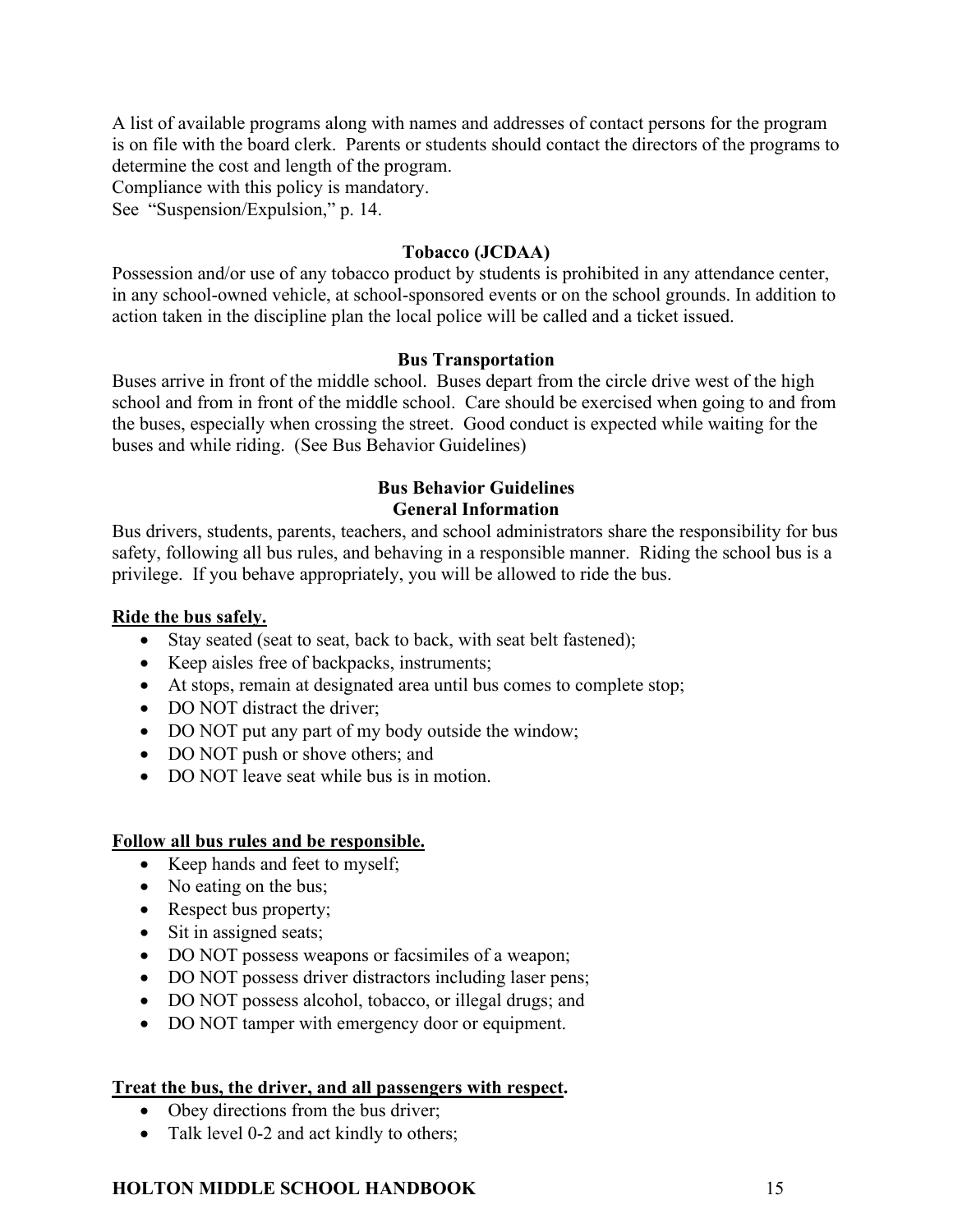- DO NOT leave trash, food, etc. on the bus;
- DO NOT throw, spit, kick, or hit; and
- DO NOT use foul language, tease, threaten others, or use Inappropriate gestures.

## **The following consequences will occur or in the event of a serious offense, a student may be suspended from the bus immediately and face other school consequences:**

- 1. My parent(s)/guardian will be notified by an administrator at my school and I will be warned about the consequences of not following the school bus rules. Depending on severity, I understand that other disciplinary measures may include a lunch detention, after school detention, suspension from school, expulsion from school, or other consequences as assigned by the building administrator including loss of bus privileges for a range of 1-5 days.
- 2. My parent(s)/guardian will be notified by an administrator and I may lose all bus privileges for a range of 1-10 days*. In-town* bus riders **will** lose bus privileges to the end of the semester after receiving 2 referrals. I understand that other disciplinary measures may include a lunch detention, after school detention, suspension from school, expulsion from school, or other consequences as assigned by the building administrator.
- 3. My parent(s)/guardian will be notified by an administrator and I may lose all bus privileges for the remainder of the semester (three strikes). I understand that other disciplinary measures may include a lunch detention, after school detention, suspension from school, expulsion from school, or other consequences as assigned by the building administrator.

\*\*\* Severity Clause: Students may be suspended immediately from the bus for severe infractions for a period of time to be determined by the school administrator. A serious infraction may result in bus privileges being suspended immediately as well as after school detention, suspension from school, expulsion from school, or other consequences as assigned by the building administrator. The student may be required to remain at school and law enforcement may be called.

# **Gangs (JHCAA)**

Gang activities which threaten the safety or well-being of persons or property on school grounds or at school activities, or which disrupt the school environment, are prohibited. The type of dress, apparel, activities, acts, behavior or manner of grooming displayed, reflected

or participated in by any student:

- shall not lead school officials to reasonably believe that the behavior, apparel, activities, acts, or manner of grooming displayed is gang-related;
- shall not present a physical safety hazard to self, students, staff, and other employees;
- shall not create an atmosphere in which a student, staff, or other person's well-being is hindered by undue pressure, behavior, intimidation, overt gesture, or threat of violence; or
- shall not imply gang membership or affiliation by written communication, marks, drawing, painting, design or emblem upon any school building, any personal property or on one's person.

If the student's behavior or other attribute is in violation of these provisions, the principal will request the student to make the appropriate correction. If the student refuses, the parent/guardian may be notified and asked to make the necessary correction. The principal shall take appropriate corrective and disciplinary action as necessary. See "Suspension/Expulsion," p. 14 and "Behavior/Conduct," p. 9.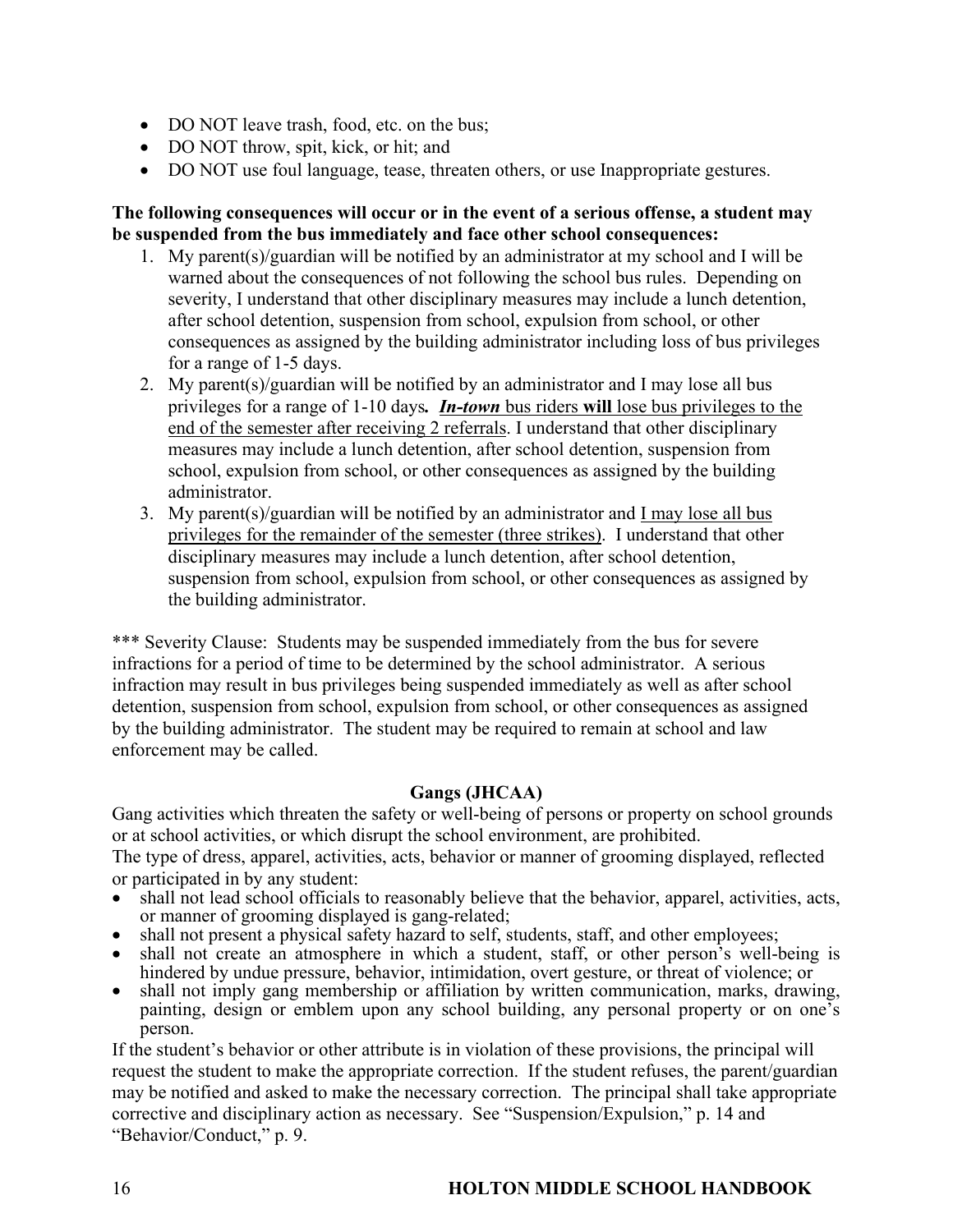## **Hazing/Initiations (JHCAA)**

Incidents involving initiations, hazing, intimidations, and/or related activities which are likely to cause bodily danger, physical harm, personal degradation or disgrace resulting in physical or mental harm, or which affect the attendance of another student, are prohibited.

# *- - - Discipline Measures - - -*

The discipline measures listed in this section may be applied on a case-by-case basis depending on the severity of the behavior code violation. The administration reserves the right to apply other consequences as appropriate. See Discipline Point System in appendix.

#### **Substitute Teachers**

If a substitute teacher writes a student's name down for misbehavior and leaves it for the regular teacher, that student will receive consequences as outlined in discipline matrix.

#### **Detention (JDB)**

The teacher or the building principal may assign detention time. The student is expected to make up that time either before/after school determined by the teacher/principal. The student must make arrangements for detentions within 24 hrs. If detention is not served additional discipline action could take place.

#### **Suspension/Expulsion (JDD)**

#### **Suspension and Expulsion Procedures**

A student may be suspended or expelled, for reasons set forth in Kansas law, by the following certified personnel: superintendent, principal, assistant principal (list other certified employees as appropriate).

A suspension may be for a short term not exceeding ten school days, or for an extended term not exceeding 90 school days. An expulsion may be for a term not exceeding 186 school days.

Any student who is suspended or expelled shall receive a copy of the current suspension and expulsion law and this policy. Expulsion hearings for weapons possession shall be conducted by the superintendent/designee. Expulsion hearings shall be conducted by the superintendent or other certificated employee or committee of certificated employees of the school in which the pupil is enrolled or a hearing officer appointed by the board, or another person appointed by the board.

#### **Rules Which Apply in all Cases When a Student May be Suspended or Expelled**

- Refusal or failure of the student and/or the student's parents to attend the hearing shall result in a waiver of the student's opportunity for the hearing.
- Students who are suspended for more than 10 days or expelled from school may appeal to the board within 10 calendar days of receiving written notice of the hearing results.
- A student suspended for more than 10 school days or expelled from school shall be provided with information concerning services or programs offered by public and private agencies which provide services to improve the student's attitude and behavior.
- A student who has been suspended or expelled shall be notified of the day the student can return to school.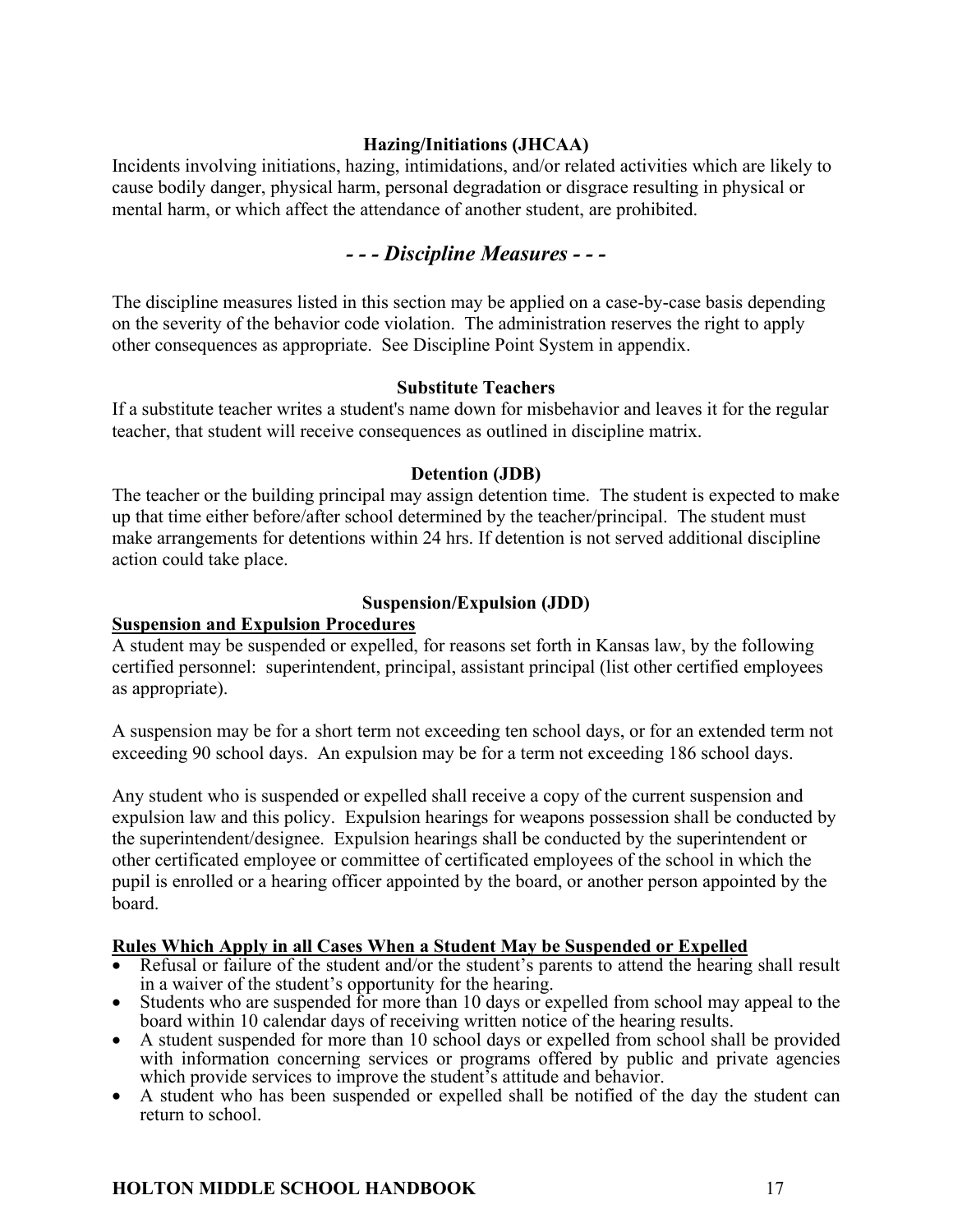- If the suspension or expulsion is not related to a weapons violation, the principal may establish appropriate requirements relating to the student's future behavior at school and may place the student on probation.
- If the expulsion is related to a weapons violation the superintendent may establish appropriate requirements relating to the student's future behavior at school and may place the student on probation. • The days a student is suspended or expelled are not subject to the compulsory attendance
- 
- law. During the time a student is suspended or expelled from school, the student may not: Be on school property or in any school building without the permission of the
	- principal. Attend any school activity as a spectator, participant or observer.
	-

## **Reasons for Suspension or Expulsion**

Students may be suspended or expelled for one or more of the following reasons:

- willful violation of any published, adopted student conduct regulation;
- conduct which substantially disrupts, impedes, or interferes with school operation;
- conduct which endangers the safety or substantially impinges on or invades the rights of others;
- conduct which constitutes the commission of a felony;
- conduct which constitutes commission of a misdemeanor;
- disobedience of an order of a school authority if the disobedience results in disorder, disruption or interference with school operation; and
- possession of a weapon at school, on school property or at a school-sponsored event.

## **Short-term Suspension Procedures**

Except in an emergency, a short-term suspension (not exceeding ten school days) must be preceded by oral or written notice of the charges to the student and an informal hearing. If a hearing is not held prior to the suspension, an informal hearing shall be provided no later than 72 hours after imposition of a short-term suspension. Written notice of any short-term suspension shall be delivered to the student's parent or guardian within 24 hours after the suspension has been imposed. Short-term suspension hearings may be conducted by any person designated in policy as having the authority to suspend.

At the informal suspension hearing, the student shall be:

- notified of the right to be present;
- informed of the charges;
- informed of the basis for the accusation; and
- allowed to make statements in his/her defense.

When a suspension is imposed during the school day, the student shall not be removed from school until a parent has been notified. If a parent cannot be notified during regular school hours, the student shall remain at school until the regular dismissal time.

## **Long-Term Suspension or Expulsion Procedures**

- Before a student is subject to long-term suspension (not to exceed 90 school days) or expulsion (not to exceed 186 school days), a hearing shall be conducted by a hearing officer who has authority to suspend or expel. The superintendent/principal shall designate a hearing officer. Formal hearings shall be conducted according to procedures outlined in current Kansas law and: The student and parents or guardians shall be given written notice of the time, date and place of the hearing.
- The notice shall include copies of the suspension/expulsion law, and appropriate board policies, regulations and handbooks.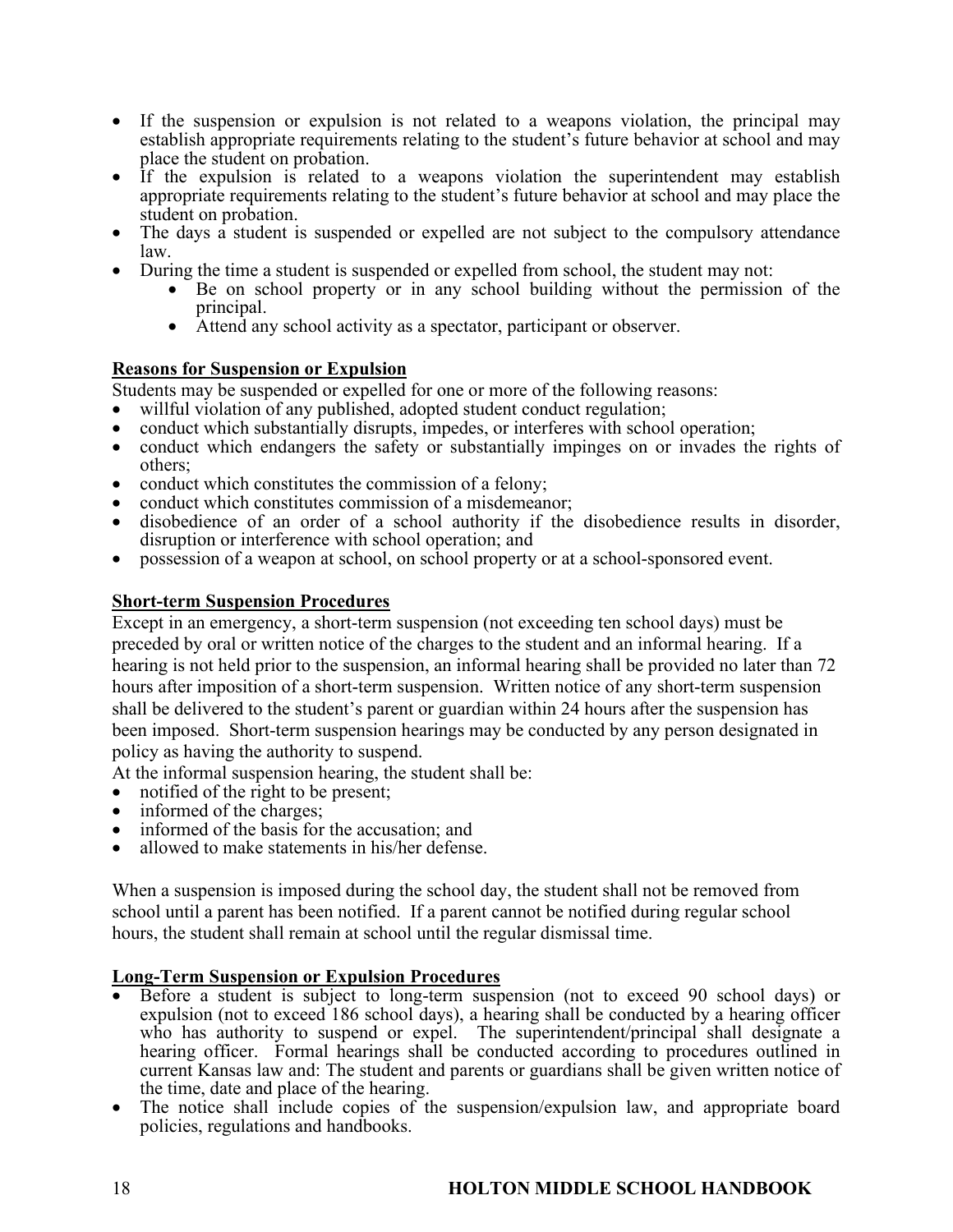- The hearing may be conducted by either a certified employee or committee of certified employees.
- Expulsion hearings for weapons violations shall be conducted in compliance with Kansas law by persons appointed by the board. • Findings required by law shall be prepared by the person or committee conducting the
- Records of the hearing shall be available to students and parents or guardians according to
- Kansas law. Written notice of the result of the hearing shall be given to the pupil and to parents and
- guardians within 24 hours after determination of such result.

## **Student Rights During a Long-Term Suspension/Expulsion Hearing**

The student shall have the right:

- to counsel of his/her own choice;
- to have a parent or guardian present;
- to hear or read a full report of testimony of witnesses;
- to confront and cross-examine witnesses who appear in person at the hearing;
- to present his or her own witnesses:
- to testify in his or her own behalf and to give reasons for his or her conduct;
- to an orderly hearing; and
- to a fair and impartial decision based on substantial evidence.

## **Appeal to the Board**

The following conditions shall apply if a student or the student's parent or guardian files a written appeal of a suspension or expulsion:

- Written notice of the appeal shall be filed with the clerk within 10 calendar days of the hearing.
- The board shall schedule an appeal with the board or a hearing officer appointed by the board within 20 calendar days.
- The student and the student's parent shall be notified in writing of the time and place of the appeal at least 5 calendar days before the hearing.
- The hearing shall be conducted as a formal hearing using the same rules noted earlier for expulsion hearings.
- The board shall provide a certified court reporter to transcribe the hearing.
- The board shall render a final decision within 5 calendar days after the conclusion of the appeal hearing.

#### **Corporal Punishment (JDA)**

Corporal punishment shall not be used in UDS 336, Holton School District.

## **Probationary Status (JDC)**

Any punishment, suspension or expulsion, may be deferred by the principal. The student involved may be placed on probation for a set period of time. (See "*Suspension/Expulsion,")*

The punishment, suspension or expulsion shall remain deferred so long as the student meets the conditions of the probation. If a student is placed on probation, written notification shall be sent to the student's parent or guardian.

A student placed on probation shall be given a written list of the terms and conditions of the probation. The student shall sign a statement that: the terms and conditions have been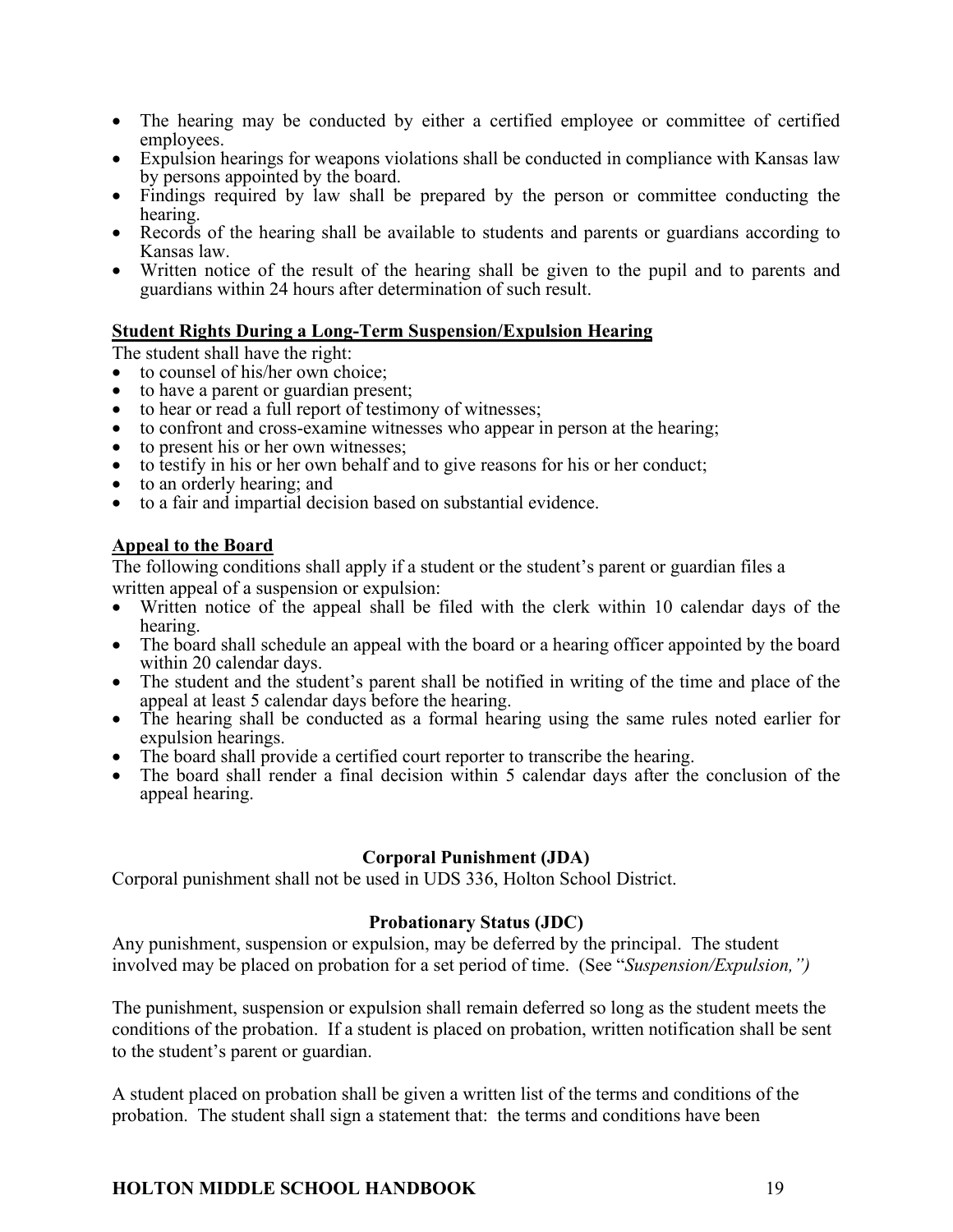explained, the student understands the conditions, the student agrees to abide by the conditions and failure to abide by the conditions may be reason to reinstate the original punishment.

Any probation arrangements resulting from violations of the weapons policy shall be handled by the superintendent. (See "*Weapons,*" p. 11).

## **Searches of Students (JCABB)**

Principals are authorized to search students' clothing and belongings if there is reasonable suspicion that district policies, rules or directives are being violated. (See "*Lockers*," p. 22).

## **Interrogations and Investigations (JCAC)**

Building administrators and others designated by the superintendent may conduct investigations and question students about infractions of school rules or the student conduct code. If there is reason to believe a violation of a criminal law has been committed, the principal shall notify the appropriate law enforcement agency and may request further investigation of the alleged violation.

When law enforcement officers conduct an investigation and/or question a student(s) during school hours, the building principal shall make reasonable attempts to contact parents, guardian or representative of the student(s) prior to questioning. To the extent possible reasonable requests of the parents, guardian or representative shall be observed. Notification or attempted notification of parents, guardian or representative shall be documented by the administrator involved. If a student's parents, guardian or representative is not present during questioning of a student, the principal or a certified school staff member shall be present.

# *- - - Activities/Athletics - - -*

## **Clubs and Organizations (JHC)**

#### **School Sponsored Clubs**

School sponsored clubs shall be under the direct control of school personnel. Every school sponsored club shall have a constitution which has been approved by the building principal and filed in the school office. To the extent non-curriculum related school sponsored clubs are allowed to meet in school facilities during non-instructional time, non-school sponsored student clubs may also meet in school facilities.

#### **Non-School Sponsored Student Clubs**

Non-school sponsored clubs shall submit a request for use of school facilities to the administrator prior to using the facilities. A faculty member (or other adult approved in advance) shall attend the meetings as a supervisor but shall not participate in the group's activities.

#### **Fund-Raising (JK)**

Solicitations by students of students or school personnel during school hours and on school property shall be done only when they are related to school sponsored activities. All student sales projects shall require the principal's prior approval.

## **Parties/Social Events**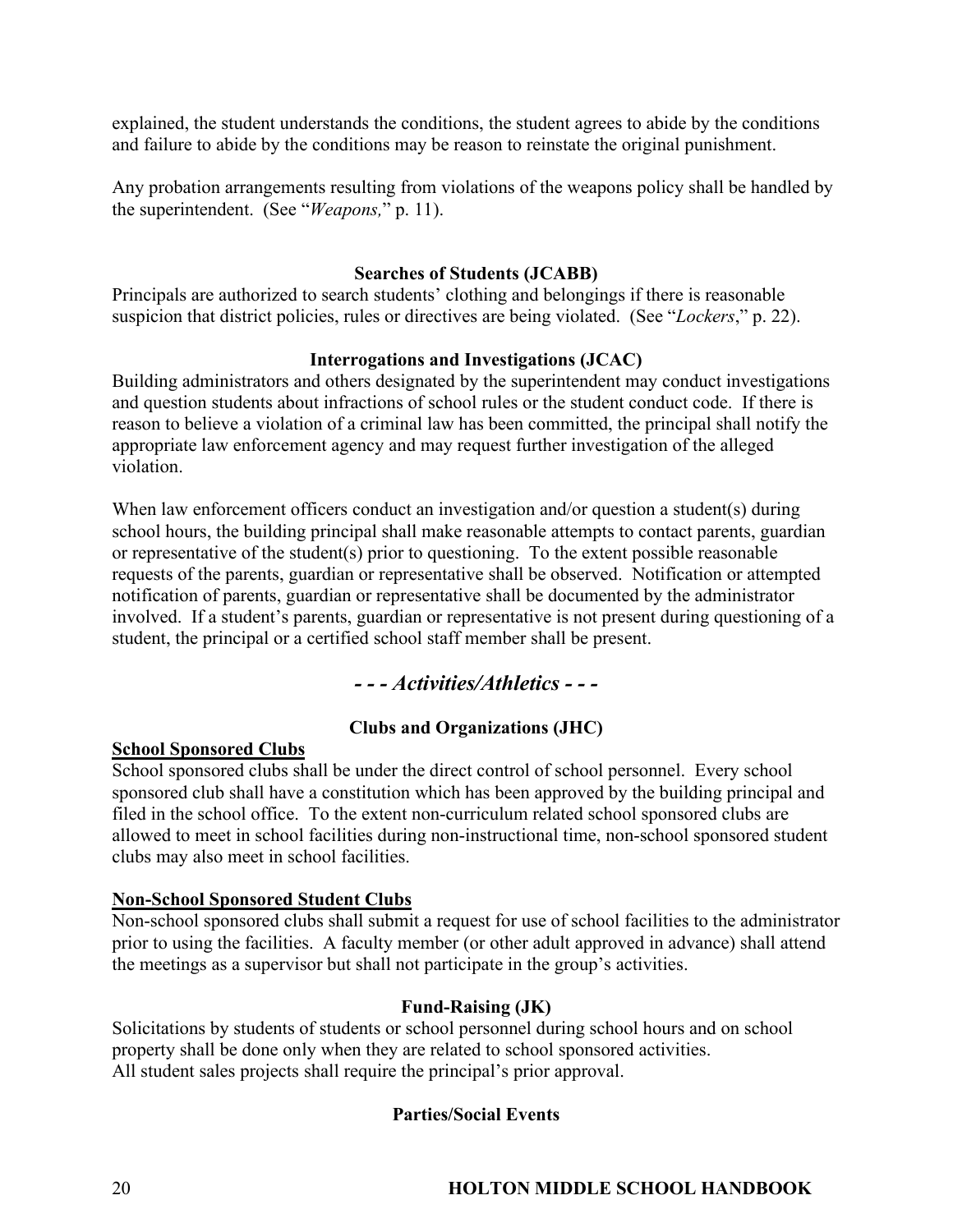All classroom parties and other school social events must be approved in advance by the principal.

#### **Dances**

Only middle school students in good standing may attend dances.

## **Extra Curricular Activities Participation Requirements (JH)**

Students who participate in any school activity shall meet the following requirements:

- all applicable KSHSAA regulations;
- academic eligibility requirements; and other requirements established by the administration.

## **Activity Fee/Pass (HMS & HHS)**

During the yearly enrollment period, all HMS students (grades 6-8) will have the ability to pay for a Student Activity Fee/Pass Card, for \$30. This \$30 fee/pass will cover all athletic activity fees associated with middle school athletics. Students do not have to participate in athletics to purchase a pass. This fee/pass also will serve as a gate pass for all home HMS/HHS athletic activities (except KSHSAA sponsored events), student must present the card at the time of entry into the event. Replacement cards will be created for a \$5 replacement fee.

## **Eligibility**

All district and Kansas State High School Activities Association requirements for eligibility must be met before a student will be allowed to participate in extra-curricular activities.

## **Student Not In Good Standing (SNIG)**

Every Tuesday the school compiles a weekly progress report. If a student is failing any classes he/she may not participate in any after school activities, including sporting events, dances, club meetings, etc.

We do allow, and strongly encourage, that he/she attend PowerHour: Monday - Thursday, (3:05-4:05 pm). PowerHour location is posted daily in the student hallways or is announced by the office.

Students can return to "Good Standing" at any time, by:

- 1. Receiving a signed note from the instructor that they are no longer failing, and taking it to the office (this could also be an email from the teacher to the office staff), or
- 2. Raising their grade to passing, so that when the next week's progress report is run, they are no longer failing any classes.

As soon as notification is received by the office, the student is considered back in "Good Standing" and is eligible for competition.

We understand that this is a hard line, but as we stress to our students, if they want to enjoy the activities of school, they must first accomplish the number one reason they are here - to receive an education.

Students may also qualify for "Student Not In Good Standing" based on disciplinary actions taken at any time during the school year.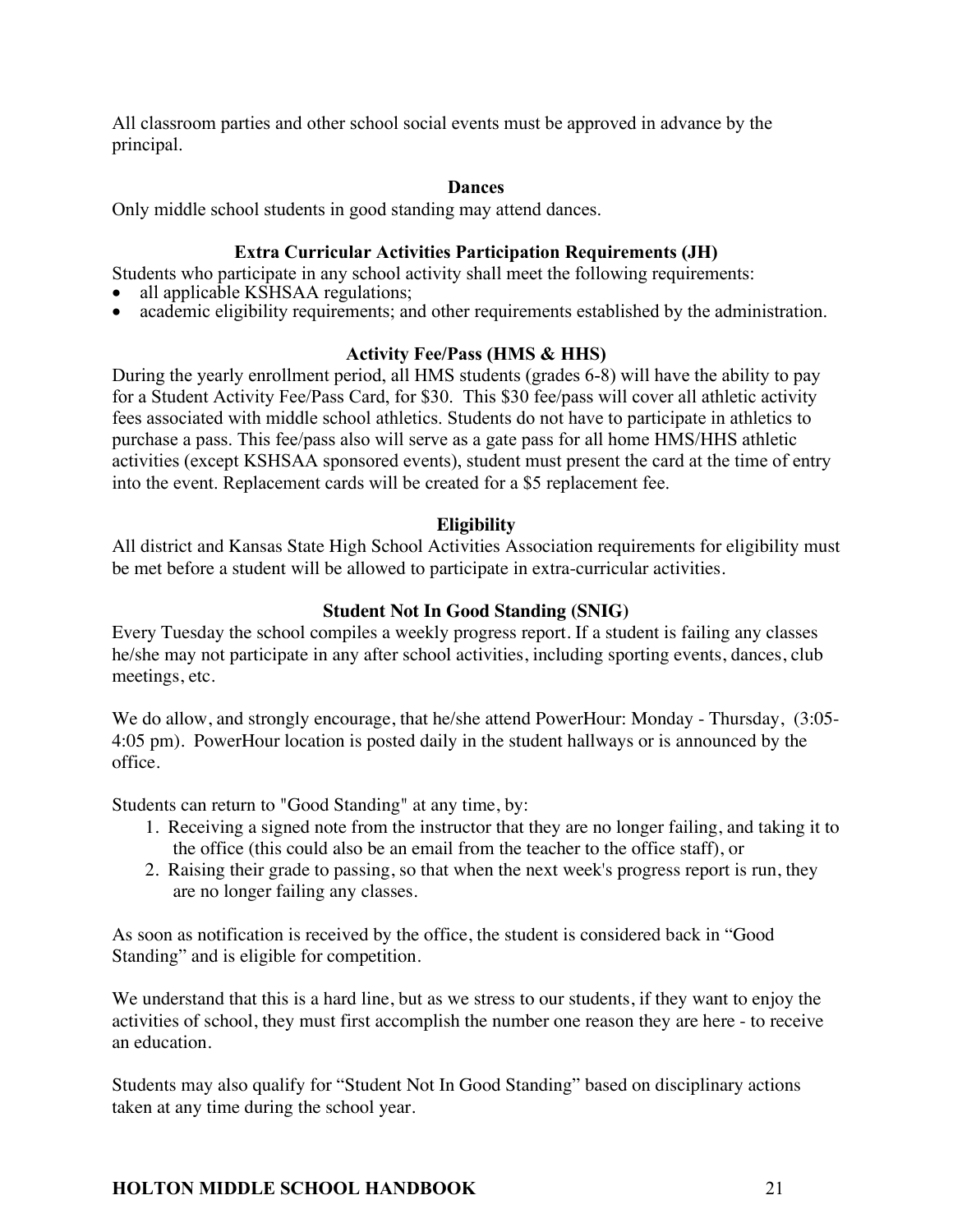## **Transportation to and from Activities**

When the district provides transportation to an activity, participating students are prohibited from driving personal automobiles to and from district-sponsored activities held during or after the school day.

## **Field Trips (**IFCB)

Students may participate in a field trip if the parental consent form for the trip has been completed and turned in.

#### **Student Publications (JHCA)**

School-sponsored student publications shall be under the supervision of the building principal or designated faculty representative. Non-school sponsored publications may not be distributed without prior permission.

No student shall distribute any publication which:

- Is obscene according to current legal definitions;
- Is libelous according to current legal definitions; or
- Creates a material or substantial interference with normal school activity or appropriate discipline in the operation of the school.

# *- - - Health and Safety - - -*

#### **Accidents, Reporting of JGFG**

Students/staff should report any injury incurred at school or a school-sponsored activity to the principal or appropriate sponsor.

When appropriate, a parent shall be notified of a student injury as soon as possible to determine appropriate action. If the student needs medical attention and the parents cannot be reached, the principal shall seek emergency medical treatment.

Appropriate records documenting student accidents shall be maintained by the building office.

#### **First Aid (JGFG)**

If a student has an accident which requires medical treatment, no action shall be taken by an employee except the following:

- send for medical help;
- make the student as comfortable as possible while waiting for competent medical assistance to arrive; and
- notify the principal.

If an employee present is qualified to administer first aid, aid may be given. Qualified employees, for this purpose, are the school nurse or those employees who have successfully completed an approved Red Cross first aid program.

#### **Medications, Administering (JGFGB)**

Per the Nurse Practice Act KAR 60-15-101; licensed professional registered nurses are responsible for the management, administration, and delegation of all medications in Kansas schools. The supervision of oral, prescribed subcutaneous, topical or intranasal medications, eye or ear drops shall be in strict compliance with the rules and regulations of the board. School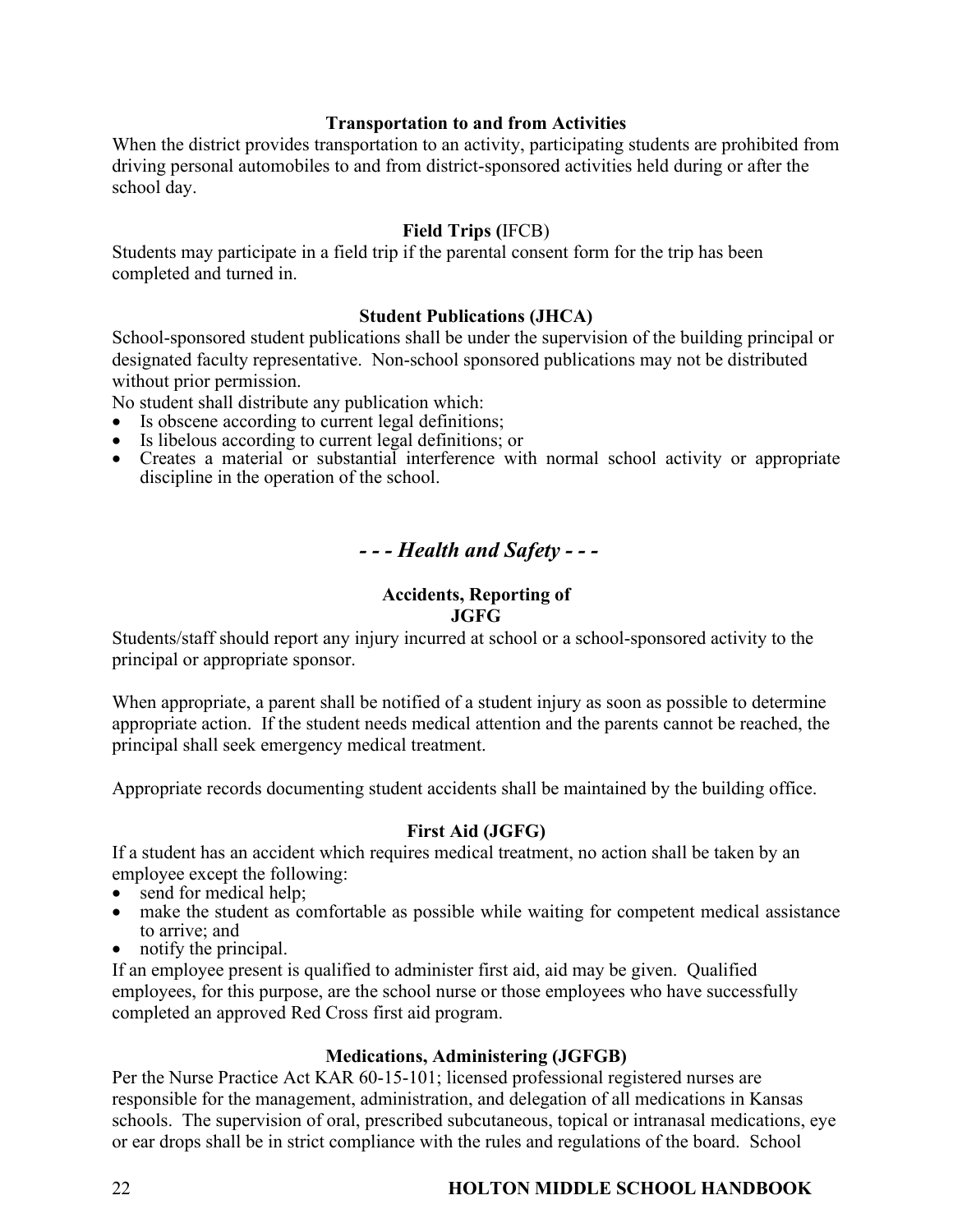employees may not dispense or administer any medications, including prescription and nonprescription drugs, to students except as outlined in board policy.

- In certain explained circumstances when medication is necessary in order that the student remains in school, the school may cooperate with parents in the supervision of medication the student will use; but the medical person authorized to prescribe medication must send a written order to the building administrator who may supervise the administration of the medication or treatment, and the parents must submit a written request to the building administrator requesting the school's cooperation in such supervision and releasing the school district and personnel from liability.
- The medication shall be brought to school in a container/packaging dispensed as by a pharmacist. Two containers, one for home and one for school can be requested from the pharmacist. Only oral medications should be administered except in emergency situations.
- New physician and parent permission signatures and a newly labeled pharmacy container should accompany any changes in type of drugs, dosage and/or time of administration.

The building administrator may choose to discontinue the administration of medication provided he has first notified the parents or medical person in advance of the date of such discontinuance with the reasons therefor.

In the administration of medication, the school employee shall not be deemed to have assumed to himself any other legal responsibility other than acting as a duly authorized employee of the school district.

## **Immunizations (**JGCB)

Immunization of all students enrolled in the school district shall be current as medically appropriate and shall be maintained for protection from diseases, specified in KAR 28-1-20. A record of each student's immunizations shall be maintained in the student's medical record. Students who fail to provide the documentation of current immunizations may be excluded from school until statutory requirements are satisfied. Notice of exclusion shall be given to the parents/guardians as prescribed by law.

Exception to the requirement from immunizations shall be permitted as specified in KSA 65-508.

Documentation of each exception shall be maintained on file in the school medical record.

## **Health Assessments (JGC)**

All students up to the age of nine shall submit evidence they have undergone a health assessment prior to entering kindergarten or before enrolling in the district for the first time. See "Physicals," below and "Inoculations,"

#### **Physicals**

Students participating in athletics must have a physical on file before participating. Physicals for the upcoming school year must be complete after May  $1<sup>st</sup>$  of that year.

## **Communicable Diseases (JGCC)**

Any student noted by a physician or the school nurse as having a communicable disease may be required to withdraw from school for the duration of the illness. The student will be readmitted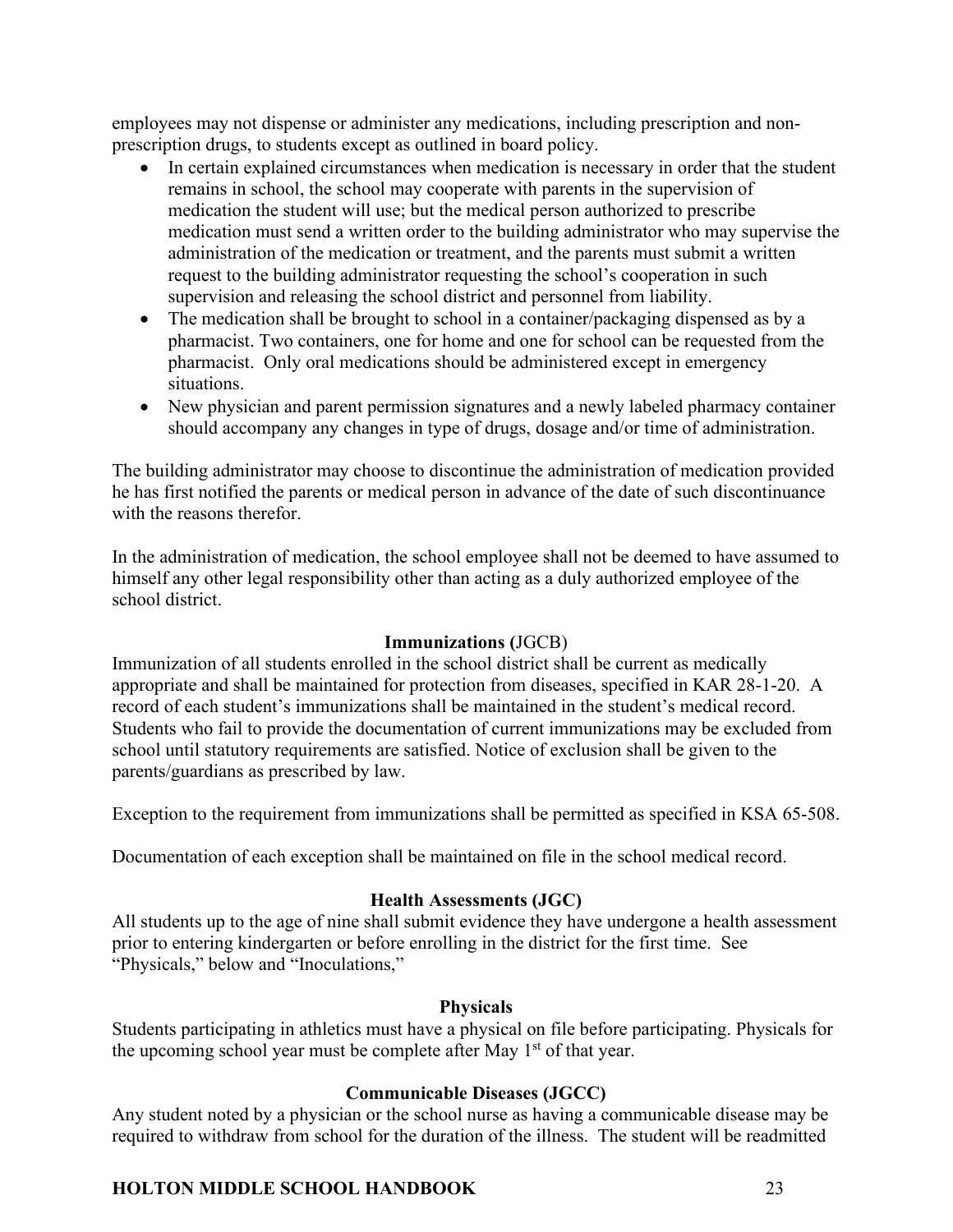to regular classes upon termination of the illness, as authorized by the student's physician or as authorized by a health assessment team. *NOTE: Healthcare officials recommend students remain home for 24 hours after fever, diarrhea or vomiting without the use of fever reducing medications.*

The board reserves the right to require a written statement from the student's physician indicating the student is free from all symptoms of the disease.

## **Safety/Drills (EBBE)**

Students shall be informed of emergency drill procedures at the beginning of each school year.

## **Weather Emergencies (EBBD)**

When the superintendent believes the safety of students is threatened by severe weather or other circumstances, parents and students shall be notified of school closings or cancellations by announcements made over radio/TV station(s).

If an emergency occurs with less than one hour of warning time, the district will keep all students under school jurisdiction and supervision. Staff will remain on duty with the students during the emergency period. Parents may come to school and pick up their children. Students shall be released according to board policy for release of students during the school day. See "Release of Student During the School Day.

## **Asbestos**

*(The following may serve as the required annual notification to students and parents regarding the asbestos management plan if asbestos is present in district facilities.)* An asbestos management plan has been developed for the school district. A copy of the management plan is available from the USD 336 district office.

# **Emergency Safety Interventions GAAF (See also GAO, JRB, JQ & KN)**

- The board of education is committed to limiting the use of Emergency Safety Interventions ("ESI"), such as seclusion and restraint, with all students. Seclusion and restraint shall be used only when a student's conduct necessitates the use of an emergency safety intervention as defined below.
- The board of education encourages all employees to utilize other behavioral management tools, including prevention techniques, de-escalation techniques, and positive behavioral intervention strategies.
- This policy shall be made available on the district website with links to the policy available on any individual school pages. In addition, this policy shall be included in at least one of the following: each school's code of conduct, school safety plan, or student handbook. Notice of the online availability of this policy shall be provided to parents during enrollment each year.

# **Definitions (See K.A.R. 91-42-1)**

- "Campus police officer" means a school security officer designated by the board of education of any school district pursuant to K.S.A. 72-8222, and amendments thereto.
- "Chemical Restraint" means the use of medication to control a student's violent physical behavior or restrict a student's freedom of movement.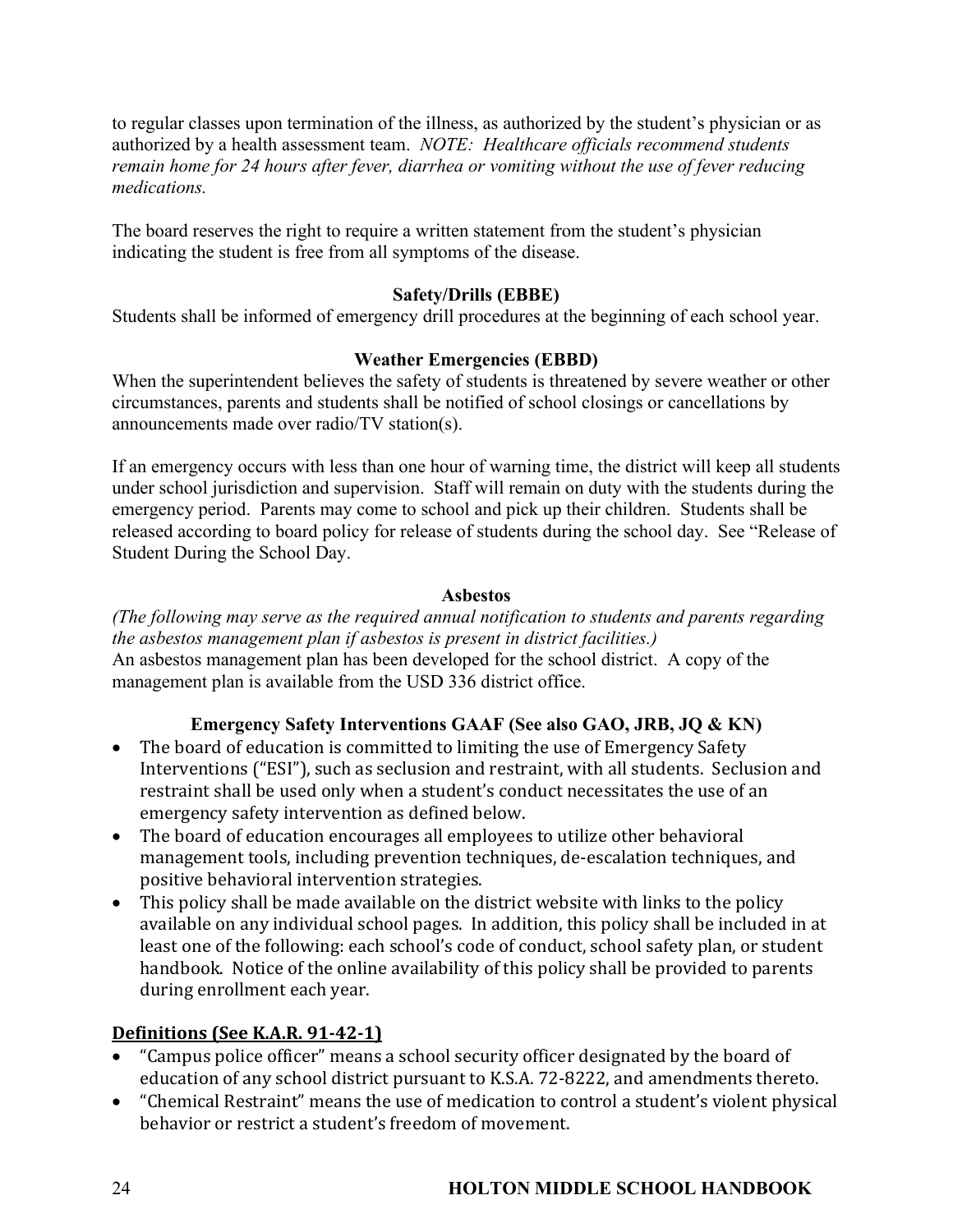- "Emergency Safety Intervention" is the use of seclusion or physical restraint, but does not include physical escort or the use of time-out.
- "Incident" means each occurrence of the use of an emergency safety intervention.
- "Law enforcement officer" and "police officer" mean a full-time or part-time salaried officer or employee of the state, a county, or a city, whose duties include the prevention or detection of crime and the enforcement of criminal or traffic law of this state or any Kansas municipality. This term includes a campus police officer.
- "Legitimate law enforcement purpose" means a goal within the lawful authority of an officer that is to be achieved through methods or conduct condoned by the officer's appointing authority.
- "Mechanical Restraint" means any device or object used to limit a student's movement.
- "Parent" means: (1) a natural parent; (2) an adoptive parent; (3) a person acting as a parent as defined in K.S.A. 72-1046(b)(2), and amendments thereto; (4) a legal guardian; (5) an education advocate for a student with an exceptionality; (6) a foster parent, unless the student is a child with an exceptionality; or (7) a student who has reached the age of majority or is an emancipated minor.
- "Physical Escort" means the temporary touching or holding the hand, wrist, arm, shoulder, or back of a student who is acting out for the purpose of inducing the student to walk to a safe location.
- "Physical Restraint" means bodily force used to substantially limit a student's movement, except that consensual, solicited, or unintentional contact and contact to provide comfort, assistance, or instruction shall not be deemed to be physical restraint.
- "School resource officer" means a law enforcement officer or police officer employed by a local law enforcement agency who is assigned to a district through an agreement between the local law enforcement agency and the district.
- "School security officer" means a person who is employed by the board of education of any school district for the purpose of aiding and supplementing state and local law enforcement agencies in which the school district is located, but is not a law enforcement officer or police officer.
- "Seclusion" means placement of a student in a location where all of the following conditions are met: (1) the student is placed in an enclosed area by school personnel;  $(2)$  the student is purposefully isolated from adults and peers; and  $(3)$  the student is prevented from leaving, or reasonably believes that he/she will be prevented from leaving, the enclosed area.
- "Time-out" means a behavioral intervention in which a student is temporarily removed from a learning activity without being secluded.

# **Prohibited Types of Restraint**

- All staff members are prohibited from engaging in the following actions with all students:
	- Using face-down (prone) physical restraint;
	- Using face-up (supine) physical restraint;
	- Using physical restraint that obstructs the student's airway;
	- Using physical restraint that impacts a student's primary mode of communication;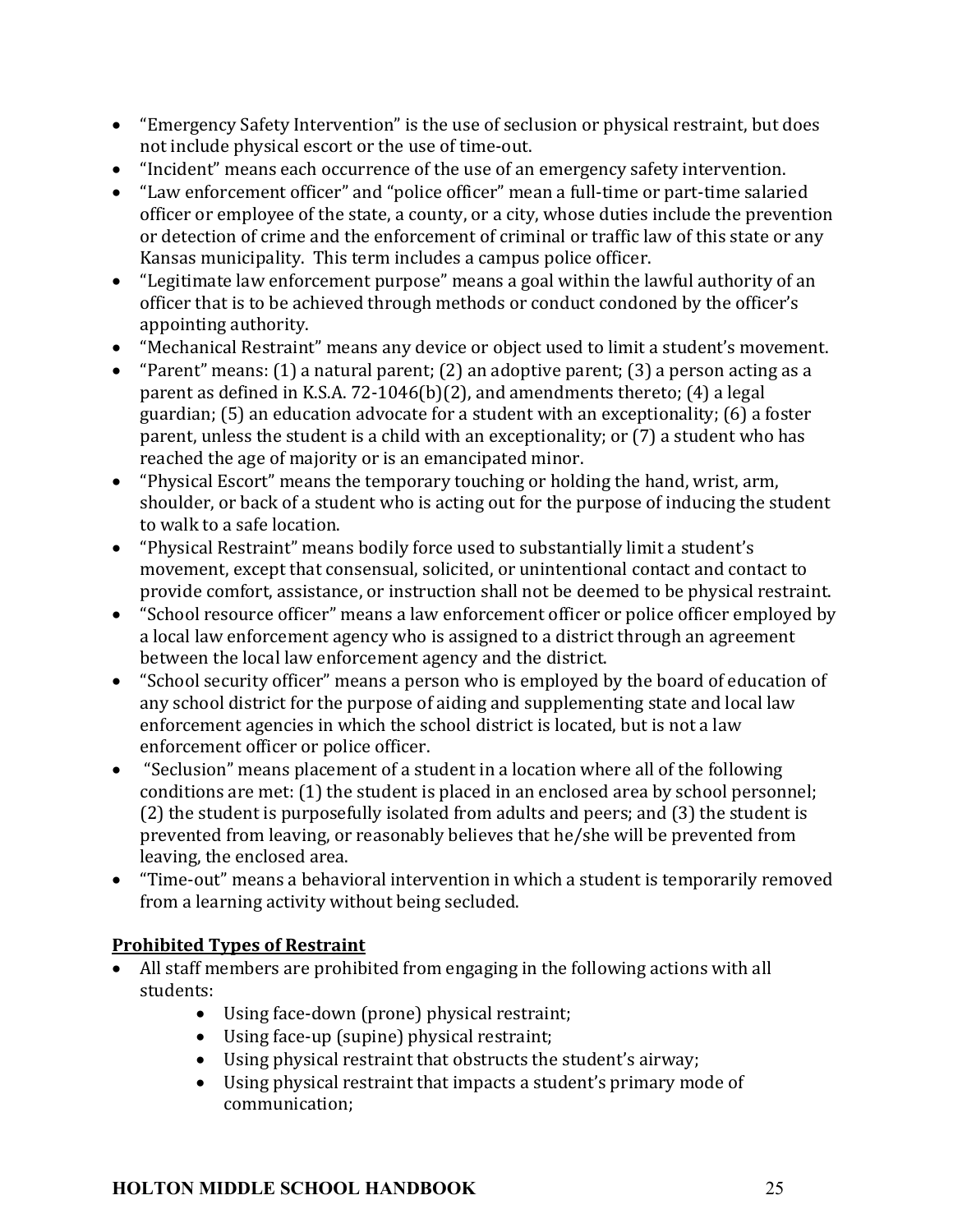- Using chemical restraint, except as prescribed treatments for a students medical or psychiatric condition by a person appropriately licensed to issue such treatments; and
- Use of mechanical restraint, except:
	- o **Protective or stabilizing devices required by law or used** in accordance with an order from a person appropriately licensed to issue the order for the device;
	- o Any device used by a certified law enforcement officers to carry out law enforcement duties; or
	- $\circ$  Seatbelts and other safety equipment used to secure students during transportation.

# **Documentation**

- The principal or designee shall notify the parent the same day as an incident. Documentation of the ESI used shall be completed and provided to the student's parent no later than the school day following the day of the incident.
- Except as specified with regard to law enforcement or school resource officer use of emergency safety interventions, each building shall maintain documentation of any time ESI is used with a student. Such documentation must include all of the following:
	- Date and time of the ESI,
	- Type of ESI,
	- Length of time the ESI was used,
	- School personnel who participated in or supervised the ESI,
	- Whether the student had an individualized education program at the time of the incident.
	- Whether the student had a section 504 plan at the time of the incident, and whether the student had a behavior intervention plan at the time of the incident.
- All such documentation shall be provided to the building principal, who shall be responsible for providing copies of such documentation to the superintendent or the superintendent's designee on at least a biannual basis. At least once per school year, each building principal or designee shall review the documentation of ESI incidents with appropriate staff members to consider the appropriateness of the use of ESI in those instances.

# **Local Dispute Resolution Process**

- The board of education encourages parents to attempt to resolve issues relating to the use of ESI informally with the building principal and/or the superintendent before filing a formal complaint with the board. Once an informal complaint is received, the administrator handling such complaint shall investigate such matter, as deemed appropriate by the administrator. In the event that the complaint is resolved informally, the administrator must provide a written report of the informal resolution to the superintendent and the parents and retain a copy of the report at the school. The superintendent will share the informal resolution with the board of education and provide a copy to the state department of education.
- If the issues are not resolved informally with the building principal and/or the superintendent, the parents may submit a formal written complaint to the board of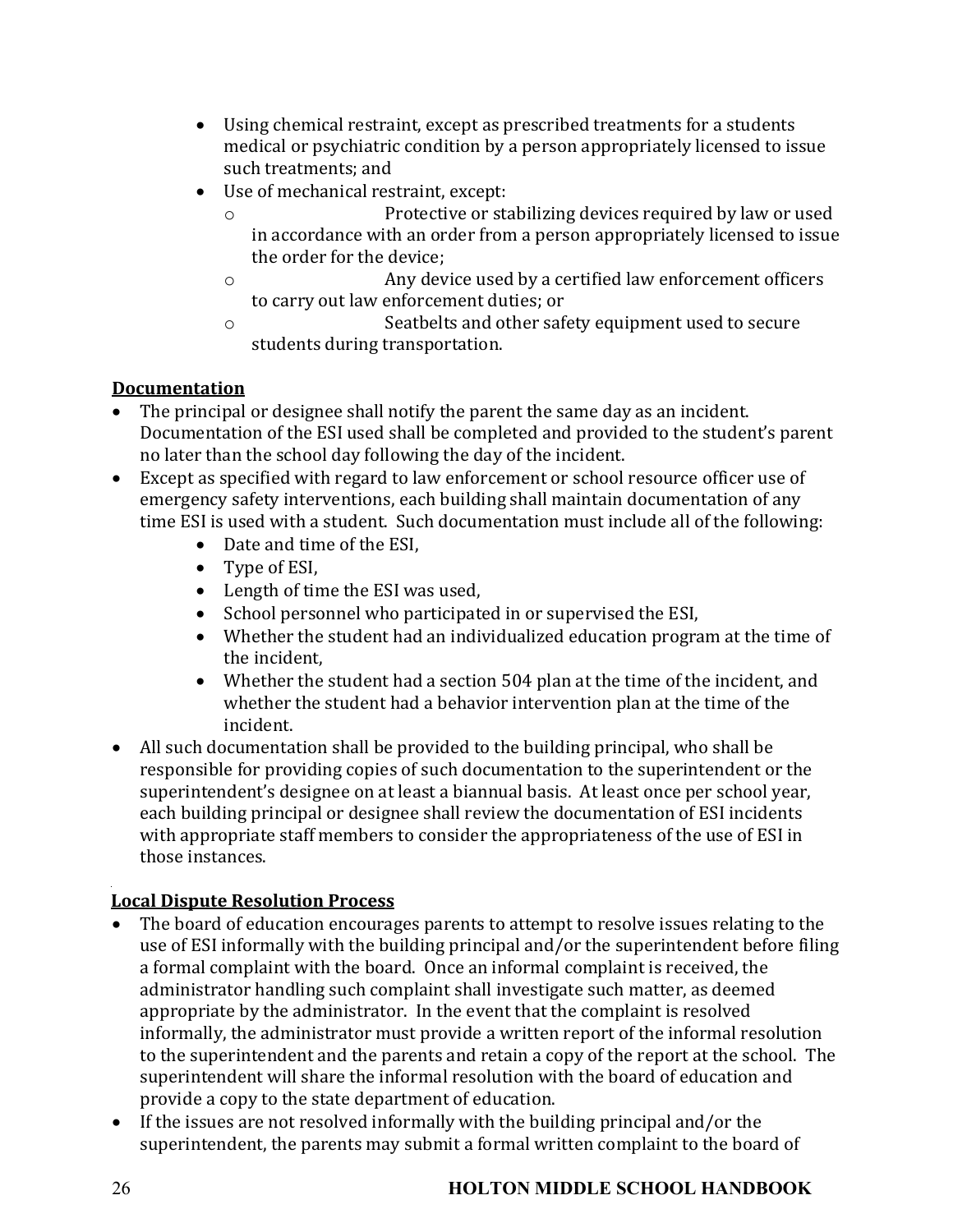education by providing a copy of the complaint to the clerk of the board and the superintendent within thirty (30) days after the parent is informed of the incident.

- Upon receipt of a formal written complaint, the board president shall assign an investigator to review the complaint and report findings to the board as a whole. Such investigator may be a board member, a school administrator selected by the board, or a board attorney. Such investigator shall be informed of the obligation to maintain confidentiality of student records and shall report the findings and recommended corrective action, if any, to the board in executive session.
- Any such investigation must be completed within thirty  $(30)$  days of receipt of the formal written complaint by the board clerk and superintendent. On or before the 30th day after receipt of the written complaint, the board shall adopt written findings of fact and, if necessary, appropriate corrective action. A copy of the written findings and any corrective action adopted by the board shall only be provided to the parents, the school, and the state department of education and shall be mailed to the parents and the state department within 30 days of the board's receipt of the formal complaint.
- If desired, a parent may file a complaint under the state board of education administrative review process within thirty  $(30)$  days from the date a final decision is issued pursuant to the local dispute resolution process.

# *- - - General Information - - -*

## **Calendar**

A district calendar will be distributed at the beginning of the school year.

# **Complaints about Policy (JCE, KN)**

Any student may file a complaint with the principal concerning a school rule or regulation if it applies to the student. The complaint shall be in writing, filed within 20 days following the application of the rule or regulation, and must specify the basis for the complaint. The principal shall investigate the complaint and inform the student of the resolution within 10 days after the complaint is filed.

## **Problem Resolution**

The Board of Education, administration and teachers recognize that parents of students may have complaints regarding a teacher. In order to provide a process of handling such complaints which is fair to the board, administration, and parents the following procedure should be utilize.

Meeting the best interest of the students will always be the desired outcome of any problem resolution step.

**Step 1:** The parents and/or students should meet with the teacher to discuss the conflict and alternatives.

**Step 2:** In the event the principal is not involved in Step 1 and if the meeting between the teacher, parent and/or student does not resolve the conflict, the building principal will initiate a meeting with the teacher, parent and/or student to resolve the conflict.

**Step 3:** If there is no resolution at Step 2, the principal will notify the superintendent who shall call a meeting with the principal, teacher, parent and/or student in order to attempt to resolve the conflict.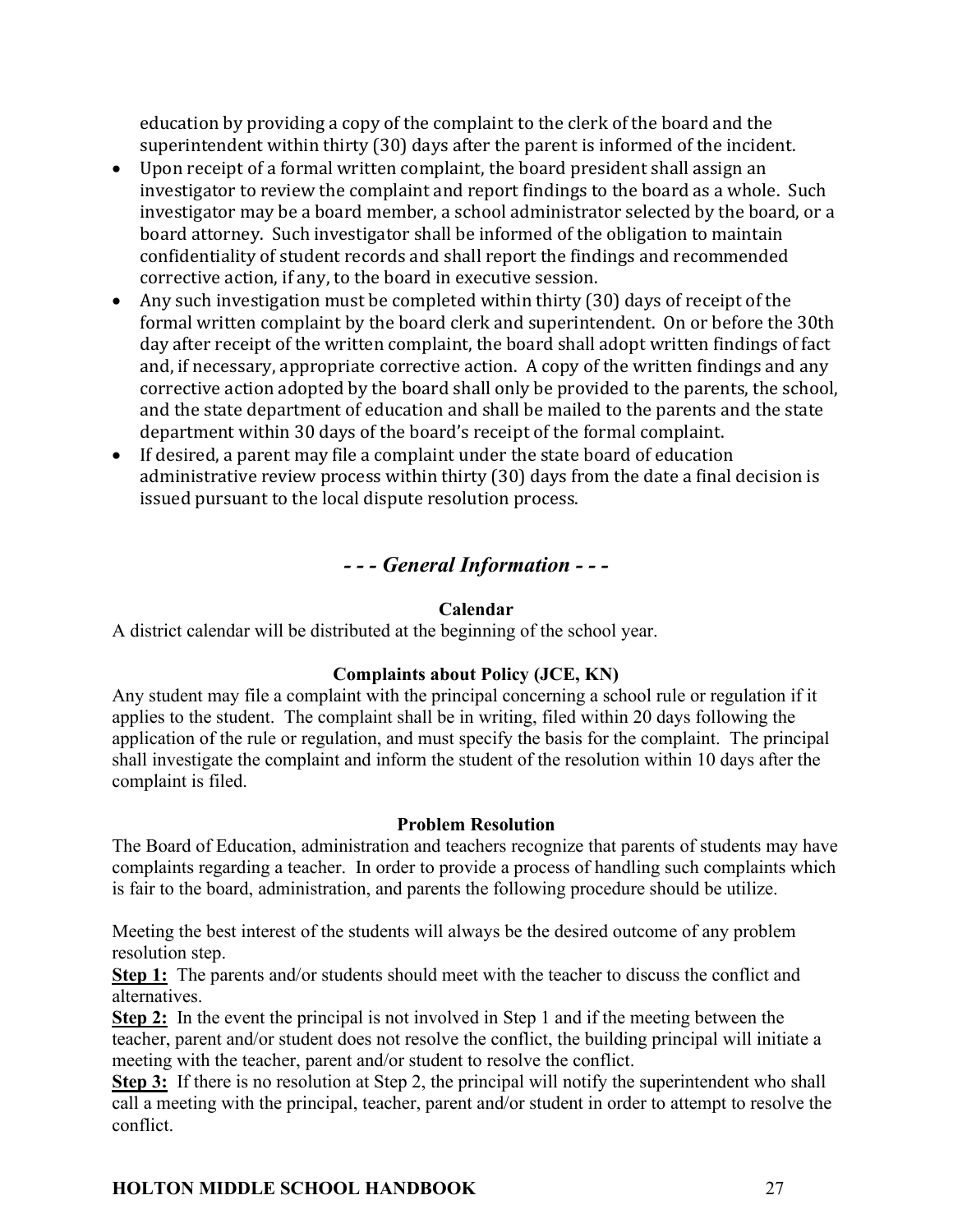**Step 4:** If there is no resolution at Step 3, the parent, teacher or administrator may request an executive session meeting with the Board of Education.

It is understood that parents may contact the administration or board members directly. When this occurs, an attempt will be made to handle the complaint through the process of steps listed above. Parents may pick up complaint forms in the office if they deem necessary.

## **Distribution of Materials (KI)**

Materials unrelated to the school's curriculum may not be distributed without prior consent of the principal.

## **Gifts (JL)**

## **Student Gifts to Staff Members**

The giving of gifts between students and staff members is discouraged. Students shall be allowed to collect money or purchase gifts for faculty members with the principal's approval.

## **Student Organization Gifts to the School**

Student organizations, with prior approval of the organization sponsor and building principal, may donate a portion of the organization's funds to the district. These donations shall require prior board approval.

A gift is defined as any donation, present or endowment in the form of cash, merchandise or personal favor.

Any student organization gift to the district shall become district property when accepted by the board.

## **Personal Property**

The district is not responsible for students' personal property and does not provide insurance on students' personal property. If a student's personal property is broken, damaged or stolen repair or replacement is the student's responsibility.

#### **Electronic Devices/ Headphones**

Students are not allowed to use any electronic devices or use headphones during the school day, unless school authorized. Teachers may confiscate any electronic devices. Cameras, cell phones and any other device capable of making pictures are banned from bathrooms and locker rooms.

## **Telephone Calls**

District telephones are for school business. Use of phones for personal business should be avoided except in case of an emergency. Use of phones for social calls is not permitted. Middle school students need to be responsible for their own actions and will be discouraged from calling for materials they have forgotten. Students may use the office phone whenever necessary for illness and emergency purposes**.** Students must have permission to use school/cell phones.

## **Cell Phones/Internet Electronic Devices**

Cell phones shall not disrupt the educational process. Any cell phone that is heard or disrupts the educational process between 8:05 a.m. and 3:05 p.m. without permission will be subject to the following:

1<sup>st</sup> Offense: Cell phone confiscated for the remainder of the school day.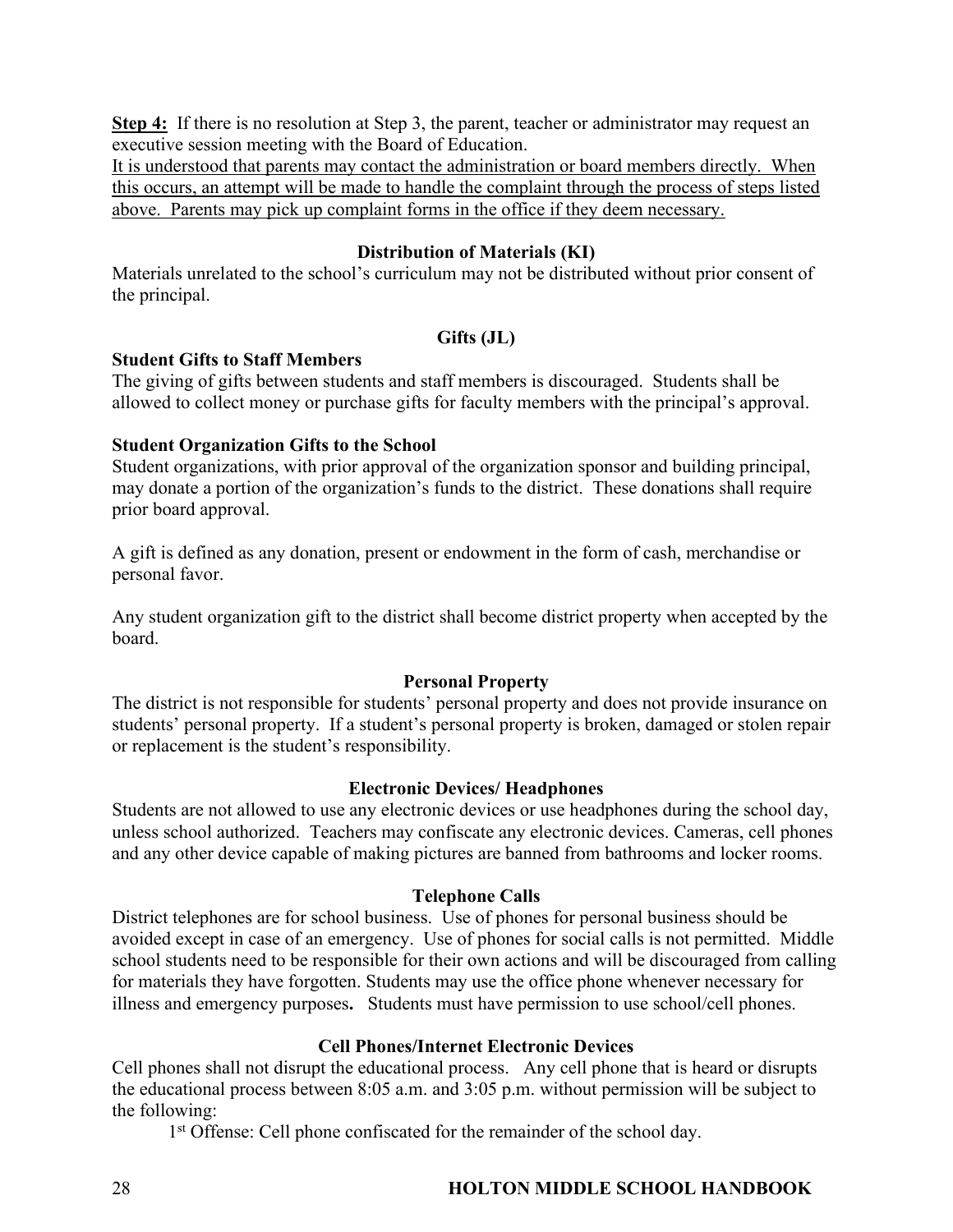2nd Offense: Cell phone confiscated until parent or guardian retrieves it from the office. **Detention** 

3rd Offense: Cell phone confiscated until parent or guardian retrieves it from the office. Detention

4th Offense: Student is suspended from school and parent or guardian must retrieve phone from the office.

**Teachers may require the collection of devices (including cell phones) at the beginning of class, to be held in a safe area. Teachers may totally restrict use in their room(s).**

#### **Internet Capable Electronic Devices**

Any device that can access the Internet (including cell phones) during the school day and is not authorized will be subject to the following:

1<sup>st</sup> Offense: The device will be confiscated until parent or guardian retrieves it from the office. Detention

2<sup>nd</sup> Offense: The device will be confiscated for the remainder of the school year and the student is suspended from school.

#### **Hall Passes**

Students should not be in the halls during class periods unless accompanied by a teacher or they have permission to be out of class, unless they have a hall pass in their possession.

#### **Posters**

Posters, drawings or other materials must be approved by the principal for posting in the school. All unauthorized posting will be removed immediately and become the property of the school.

#### **Parking**

No allowances are made for student car parking and middle school student driving is discouraged. Students riding their bicycles should park them at the racks. Locks are recommended.

#### **Visitors (KM)**

Patrons and parents are encouraged to visit the district facilities. All visits shall be scheduled with the building principal.

To ensure safety and security, all visitors must check in at the office before proceeding to contact any other person in the building or on the grounds.

Students are not allowed to bring visitors to school including family members and friends.

## *- - - School Property - - -*

#### **Building Opening and Closing Time**

**Opening Time**: School begins at 8:00.Students living in town should plan to arrive at school at 7:50 a.m. Breakfast will be served in the lunchroom beginning at 7:40 a.m. Students are not to come early to school unless requested by a teacher.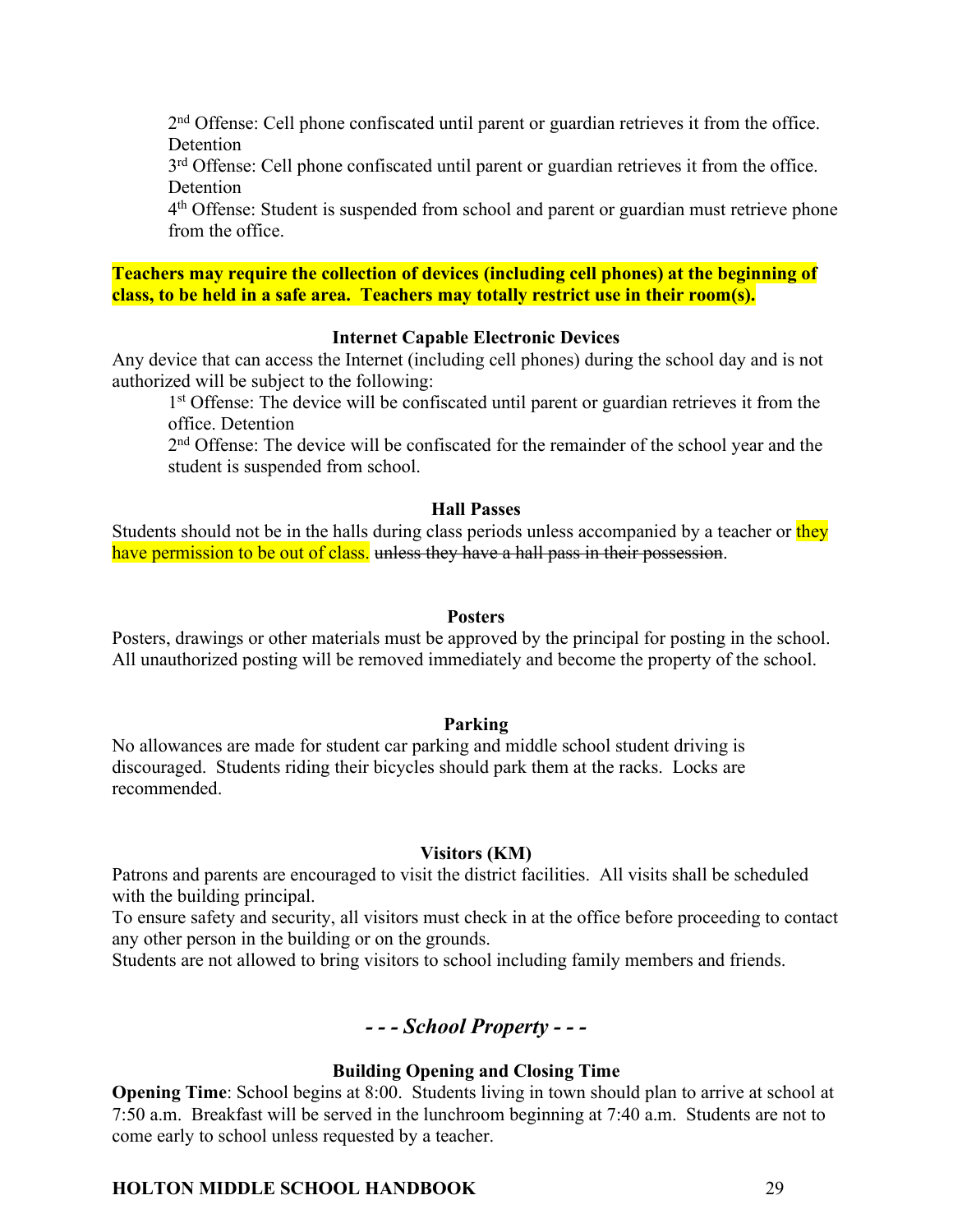**Closing Time:** School is dismissed at 3:00. Students are expected to clear the building and grounds by 3:15 unless under the supervision of a teacher or unless they have special permission to stay in the building. All students must exit the building by the front doors.

## **Building Use Policy (KGA)**

Any use of the middle school facility and grounds by individuals or outside organizations must be submitted to the building principal for consideration. A USD 336 facilities request must be completed.

## **Appropriate Use of Equipment and Supplies**

Use of equipment and supplies is for the performance of official and approved assignments only. Use of district equipment or supplies for personal projects is prohibited without prior permission of the teacher.

Students shall handle all school equipment and supplies carefully. Students shall be responsible for any damage they cause to school equipment or supplies.

## **Computer Use (IIBG)**

Use of or access to district computers and computer software is limited to district employees and students. Use of computers is for the performance of official and approved assignments only. Use of district computer equipment or software for personal student projects is prohibited without prior permission of the teacher.

Only software purchased by the district may be loaded onto district computers. Software licensed to the district shall not be used on computers not owned by the district. District software shall not be copied for personal use.

Students shall not use electronic communications, including e-mail and the internet, to harass staff, students, or other individuals.

**No Right to Privacy -** Students shall have no expectation of privacy or restricted access to any information generated during the course of their work or entered in any district computers. Students waive any right to privacy in e-mail messages and consent to the access and disclosure of e-mail messages by authorized persons.

Students shall only use passwords or other encoding or security mechanisms as assigned by the district computer system(s) administrator or other officials designated by the board. The use of a password does not affect the administration's right to monitor. All forms of electronic communications are monitored by the administration to ensure the systems are only being used for official purposes.

**Ownership -** Computer materials or devices created, as part of any assignment undertaken on school time shall be the property of the district.

**Internet -** Inappropriate use and/or transmission of any material in violation of any United States or state regulation, is prohibited. This includes, but is not limited to copyrighted material, threatening or obscene material, or material protected by a trade secret.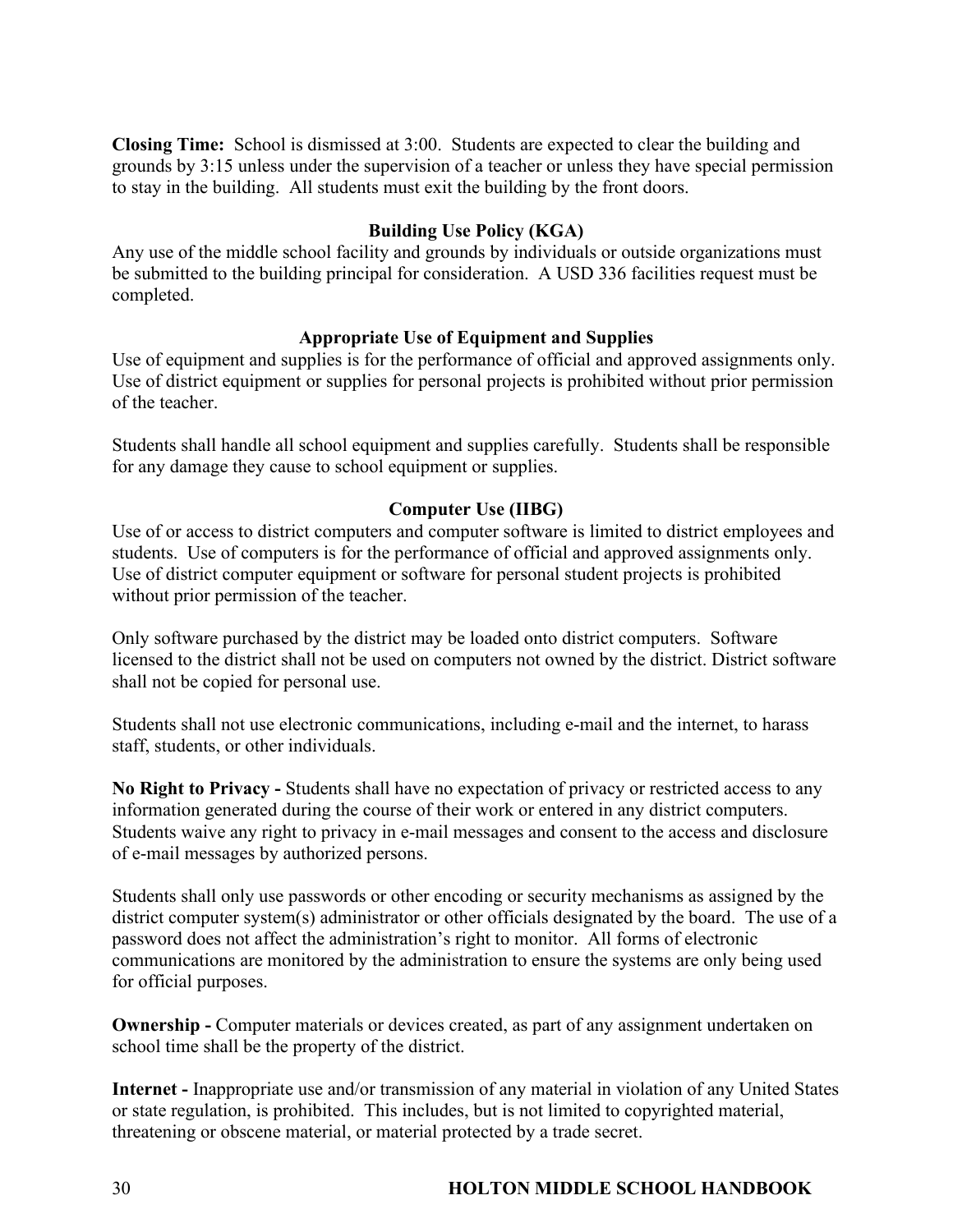**Computer Network Use Guidelines -** All users of the schools' computers and networks are expected to abide by the generally accepted rules of network etiquette (netiquette). Informal rules of behavior have evolved for the use of and communication on the Internet and other online services. These rules of behavior include, but are not limited to, the following:

- 
- 
- Be polite. Do not write or send abusive messages to others.<br>Use appropriate language. Do not swear, use vulgarities or any inappropriate language.<br>Do not reveal your personal address or phone numbers or that of other stude
- system do have access to mail. Messages relating to or in support of illegal activities may be
- All communications and information accessible via the network should be assumed to be private property which is subject to copyright laws.
- 
- Do not place unlawful information on any network system.<br>• Keep paragraphs and messages short and to the point. Focus on one subject per message.<br>• Do not use the network in such a way that would disrupt the use of the n
- users (e.g., downloading very large files during prime time; sending mass e-mail messages).

**Consequences of Violation of Technology Policies -** All of the policies and handbook

procedures for acceptable use of computers and network are intended to make the computers and networks more useful to students and teachers. They are also intended to minimize the burden of administering the networks, so more time can be spent enhancing services.

Use of the computers for programs, software, e-mail and to access telecommunications resources is a privilege, not a right. Violations of the policies and procedures of Holton Middle School concerning use of computers and networks will result in disciplinary action.

Three levels of punishment may be enforced by the administration. While the levels may be implemented in order, nothing prevents the administration from selecting any step depending on the facts and the severity of the violation.

There is no student insurance premium and no deductible for student iPads. Note: Damaged screens caused by accidents may qualify for a 1X School Insurance claim with no deductible. All replacement iPads, cables and power bricks (must be properly labeled) will be purchased at student expense if damaged, lost or not identifiable with appropriate label or identification number. Estimated prices are: 1) New iPad which includes power brick and cable  $= $300$ ; 2) Keyboard case  $= $130$ ; 3) Power brick  $= $19$ ; & 4) Charging cable  $= $19$ .

Level 1: Warning: Student will lose computer privilege/Internet access until a parent conference is held. Any additional loss of privileges as determined by the administration will be discussed in this conference.

**Level 2: Pattern of Abuse, Repeated Abuse or Flagrant Violations:** Student who, after a Level 1 warning, continues to engage in serious or persistent misbehavior by violating the district's previously communicated written standards of conduct may be removed from any computer/Internet privileges for the remainder of the school year or remaining school years and recommended for suspension.

**Level 3: Expellable Offense:** Student could be expelled from school (removal for five days or more) if he/she engages in conduct on the Internet that contains the elements of the offense of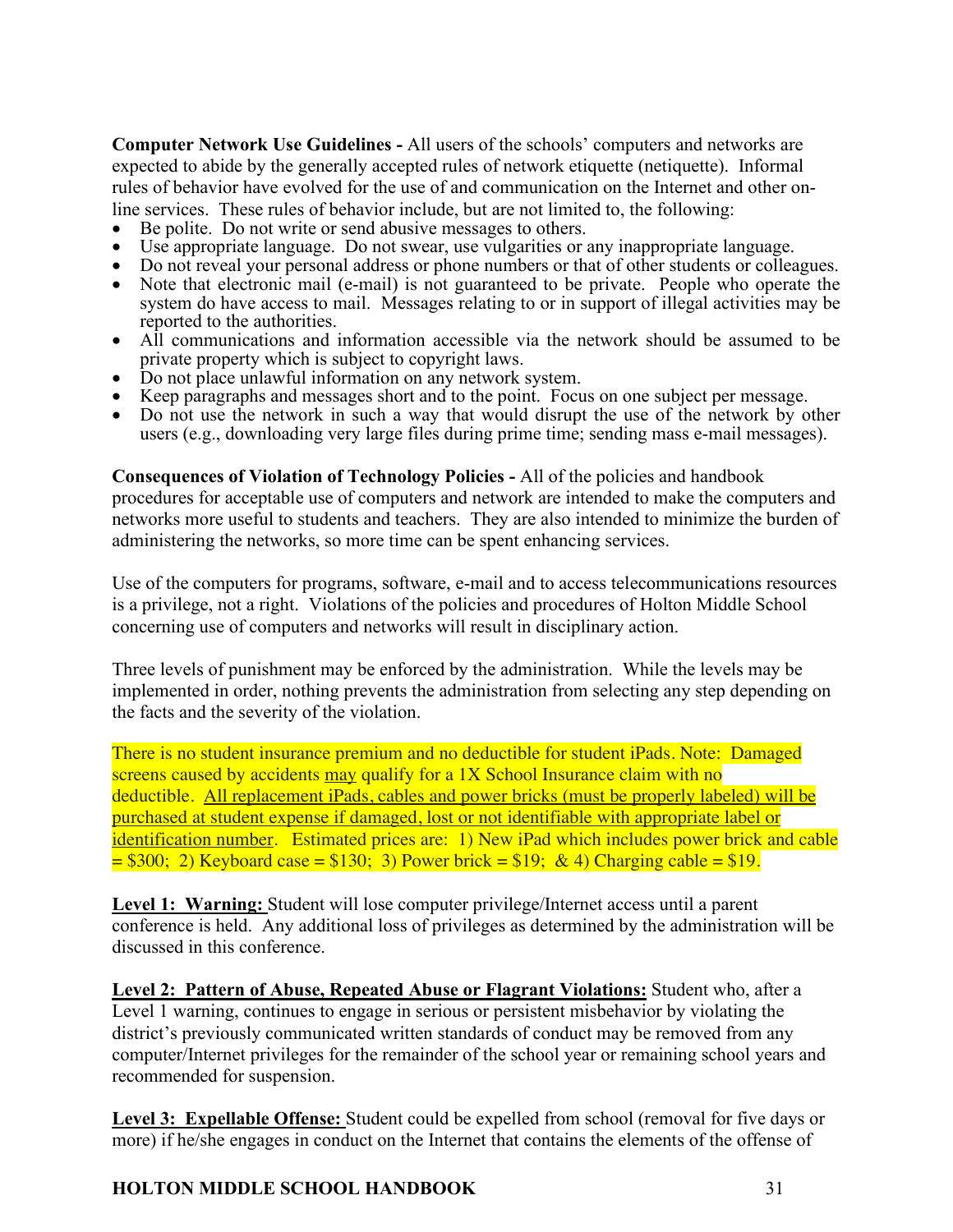criminal mischief, as defined by state and federal law. Any student expelled for misuse of technology will also lose computer privileges for the remainder of the school year or school years. See "Suspension/Expulsion."

#### **Lockers (JCAB)**

Lockers in the district schools shall be under the supervision of the building principal and assigned to the student to store necessary school materials and clothing.

Holton Middle School will provide locks for the all school lockers. Students must use the school issued lock, unless permission is given by the principal for the use of an alternative lock. It shall be the responsibility of the principal to store combinations in a place designed to guard against unauthorized access or use. The principal may search any locker at any time without notice to the student to whom the locker is assigned if there is reason to believe the locker contains matter prohibited by law or school regulations.

#### **Textbooks (IF)**

Textbook fees are paid at the beginning of the school year. All books are expected to be returned in good condition at the end of the school year. Lost textbooks or damaged textbooks will be charged to the student.

## *- - - Student Services - - -*

#### **Counselor (II)**

## **Academic Counseling**

Students are encouraged to talk with a school counselor, teachers and principals in order to learn about the curriculum, course offerings, promotion requirements, and other academic issues.

#### **Personal Counseling**

The counselor is available to assist students with personal concerns. The counselor may make available information about community resources to address personal concerns. Students who wish to meet with the counselor should come to the office.

#### **Library (IF)**

Holton Middle School offers a very well equipped media center that provides learning, supplemental, and recreational materials through books, magazines, computers, and audiovisual aids. Students needing to make use of the library before and after school need to make arrangements with the librarian. Any lost or damaged library item will be charged to the student. **Nurse**

The school nurse is available to students upon request. Report to the office to request a visit with the nurse.

#### **Food Services Management (EE)**

All policies are established to cover any meal accounts regardless whether they may be free, reduced or paid. Students, parents and guardians of students are encouraged to prepay meal costs.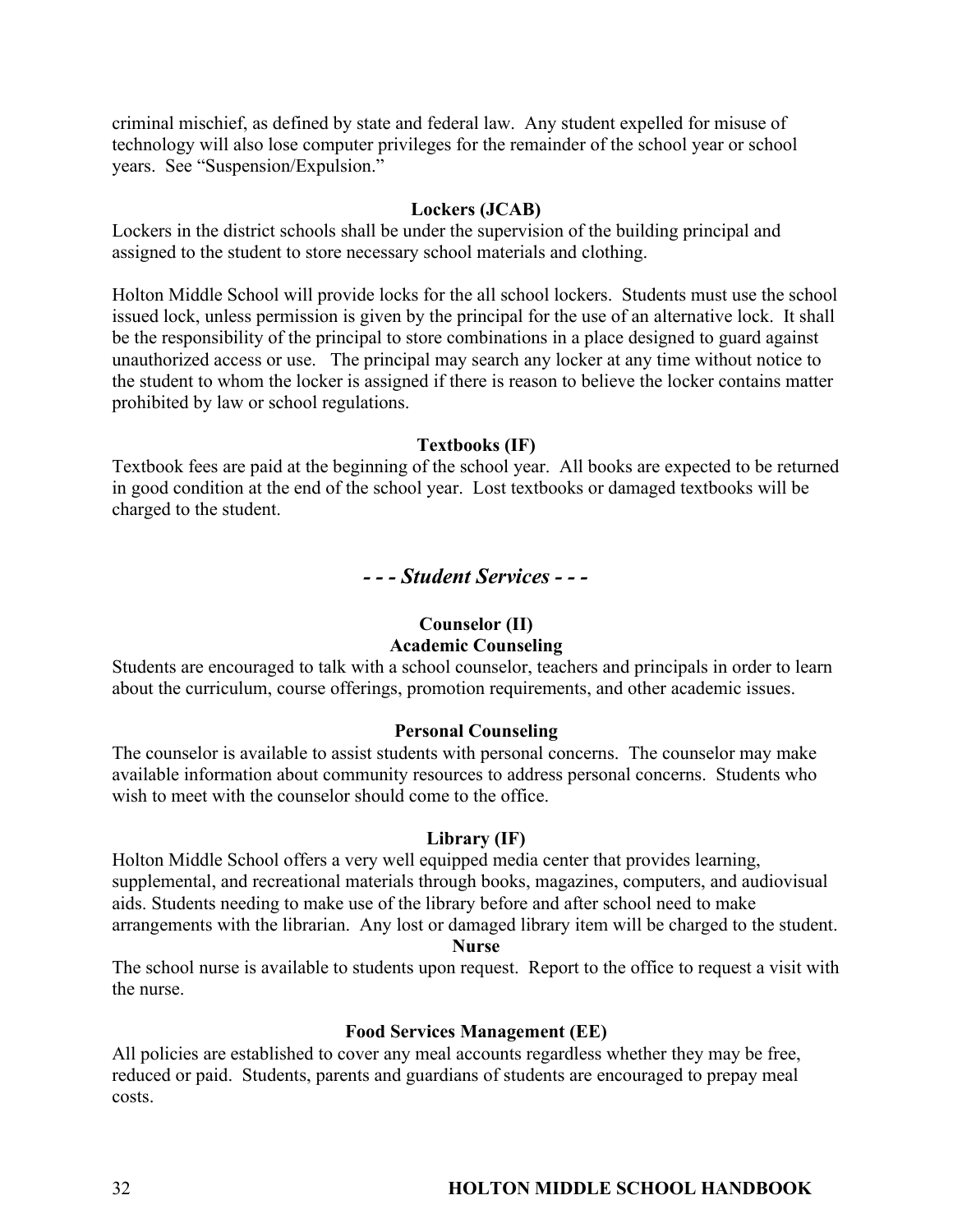Parents and students will be notified in writing of the district's policies at enrollment and to families and students that transfer into the district at the time of transfer. It will also be available on the district website, student handbooks and the district calendar. The terms of this policy will be communicated to all district staff responsible for enforcing any aspect of the policy. Records of how and when information is communicated to households and staff will be retained.

#### Supervision

A supervisor/director may be hired by the board to oversee the district's food service program. If there is not a supervisor this duty will fall under the principal of the building.

#### Sanitation Inspections

The food service director shall inspect each lunchroom to ensure that proper sanitation procedures are being followed.

#### Records

The food service director shall be responsible for keeping food service records required by state and federal laws and regulations.

This director shall be under the direct supervision of the superintendent and shall have control over all aspects of the district's food service programs subject to boar policy, rules and state and federal regulations.

#### Meal Prices

All meal prices will be determined by the board.

#### Free and Reduced Price Meals

Parents or guardians of students attending schools participating in federal school meal programs must be informed of the availability of reimbursable school meals and provided with information about eligibility and the process for applying for free or reduced price meals on or before the start of each school year.

#### Unpaid Meal Charges

The district's meal charging requirements are as follows. Charge accounts for students paying full or reduced price meals will be established with the district upon enrollment.

A text, email or phone call will be placed every Tuesday and Thursday when a student's meal balance goes below \$3.00. Parents and students will continue to be notified as long as the account is negative. A lunch letter will be handed out to students each week to those students with a negative balance.

If payment of the negative balance is not received within 30 working days of the account going into the negative, the debt will be turned over to the **superintendent** or the superintendent's designee for collection in accordance with the board policy DP. If the debt is not paid prior to the end of the school year then the balance will be added onto enrollment fees for the following year. If the prior year negative account balance remains to be unpaid 60 days after enrollment, it shall be considered bad debt for the purposes of federal law concerning unpaid meal charges. At this time it will be turned over to a collection agency.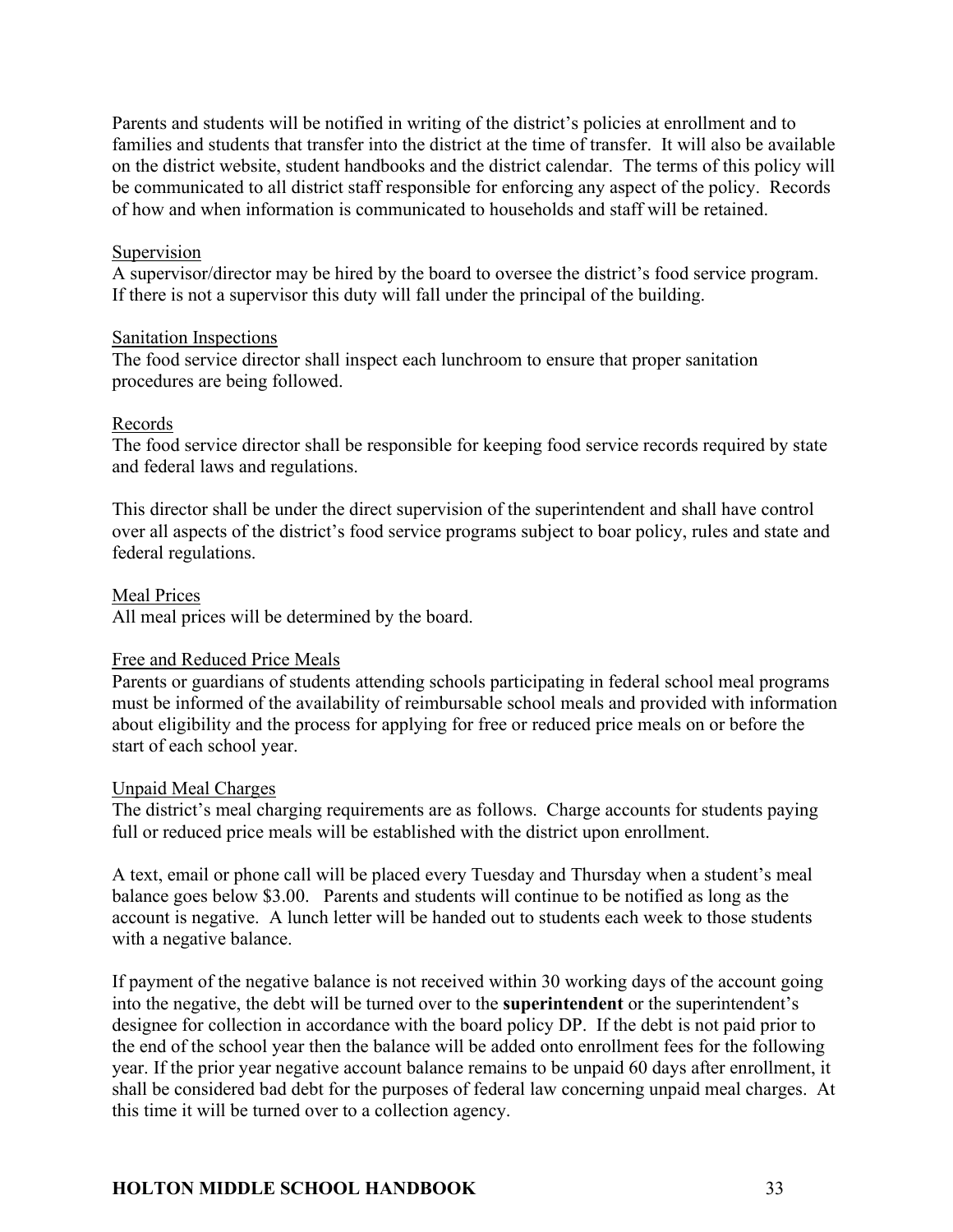Loaning, exchanging, borrowing or misused meal tickets

In order to protect the confidentiality of all students, exchanging and/or borrowing meal tickets is prohibited by federal guidelines.

To prevent the possible reuse or misuse of meal tickets it is the responsibility of the staff cashier to ensure that all tickets are clearly identified when issued and used. It is also the responsibility of this staff member to ensure that only the individual that has been issued the ticket actually is the one using it.

## Refunds

All refunds of meal balances are handled at the district office. The district office must receive a request from the school building signed by the principal in order to process the refund.

Refunds will only be made if a student is leaving the school district or at the end of the school year. Refunds of \$5.00 or less will only be refunded at the written request of a parent or guardian.

A request must be received at Holton High School in the case that a student is graduating and the parent/legal guardian wishes the positive balance to be transferred to another family member in the district.

## **Family Education Rights and Privacy Act (FERPA)**

For purposes of the Family Education Rights and Privacy Act (FERPA), USD 336 has designated certain information contained in educational records as directory information, which may be disclosed for any purpose without your consent.

Directory information includes the following: the student's name, parent or guardian, weight, height, participation in and eligibility to officially recognized activities and sports; dates of attendance or grade placement; honors and awards received; and the most recent educational agency or school attended by the student.

You have the right to refuse to permit the designation of any or all of the above information as directory information. If you refuse, you must file written notification to this effect with USD 336 at USD 336 District Office, 515 Pennsylvania, Holton, KS 66436 on or before September 30th of each school year. If refusal is not filed, USD 336 assumes there is not objection to the release of the directory information designated.

All student records shall be treated as confidential and primarily for local school use unless otherwise stipulated.

Under the provisions of the FERPA parents of students and eligible students (those who are 18 or older) are afforded various rights with regard to educational records that are kept and maintained by the school. In accordance with the FERPA, you are required to be notified of those rights that include:

The rights to review and inspect all your educational records except those that are specifically exempted.